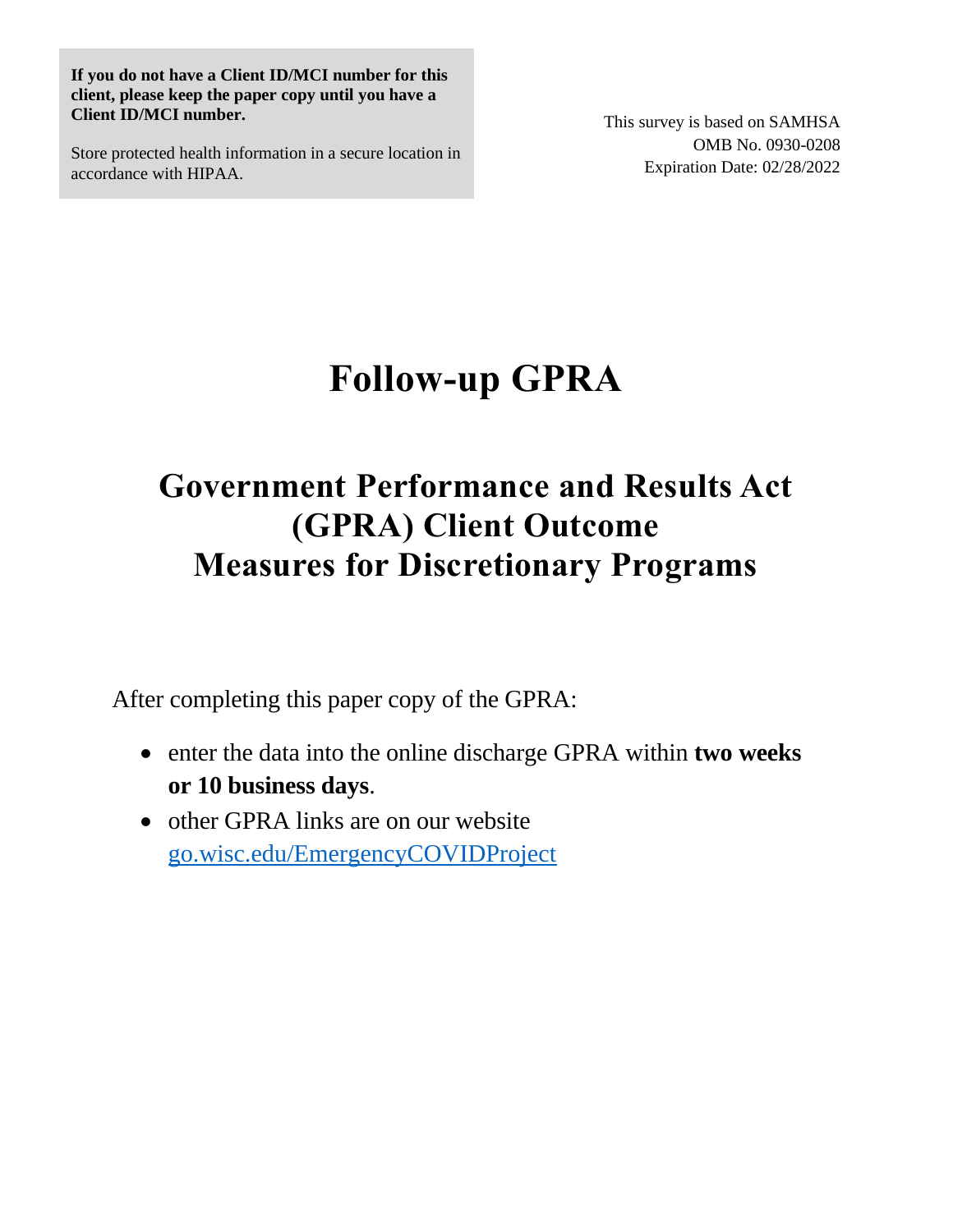### **A. RECORD MANAGEMENT**

#### **[STAFF ONLY PAGE]**

#### **Client ID/MCI#**

**|\_\_\_\_|\_\_\_\_|\_\_\_\_|\_\_\_\_|\_\_\_\_|\_\_\_\_|\_\_\_\_|\_\_\_\_|\_\_\_\_|**

### **I. FOLLOW-UP STATUS**

*[REPORTED BY PROGRAM STAFF ABOUT CLIENT ONLY AT FOLLOW-UP.]*

#### **1. What is the follow-up status of the client?** *[THIS IS A REQUIRED FIELD: NA, REFUSED, DON'T KNOW, AND MISSING WILL NOT BE ACCEPTED.]*

- $01 = Deceased$  at time of due date
- $0$  11 = Completed interview within specified window
- $0$  12 = Completed interview outside specified window
- $21 =$ Located, but refused, unspecified
- $22$  = Located, but unable to gain institutional access
- $23$  = Located, but otherwise unable to gain access
- $24 =$  Located, but withdrawn from project
- $\bigcirc$  31 = Unable to locate, moved
- $\bigcirc$  32 = Unable to locate, other (Specify)

#### **2. Is the client still receiving services from your program?**

- Yes
- No

#### **Follow-up: Did you conduct a follow-up GPRA interview with the client?**

**[If no, stop now. The following pages are only relevant to those who completed a follow-up GPRA with a client]**

 $Yes$   $\bigcirc$  No

#### **Follow-up Interview Date**

**|\_\_\_\_|\_\_\_\_| / |\_\_\_\_|\_\_\_\_| / |\_\_\_\_|\_\_\_\_|\_\_\_\_|\_\_\_\_|**  Month Day Year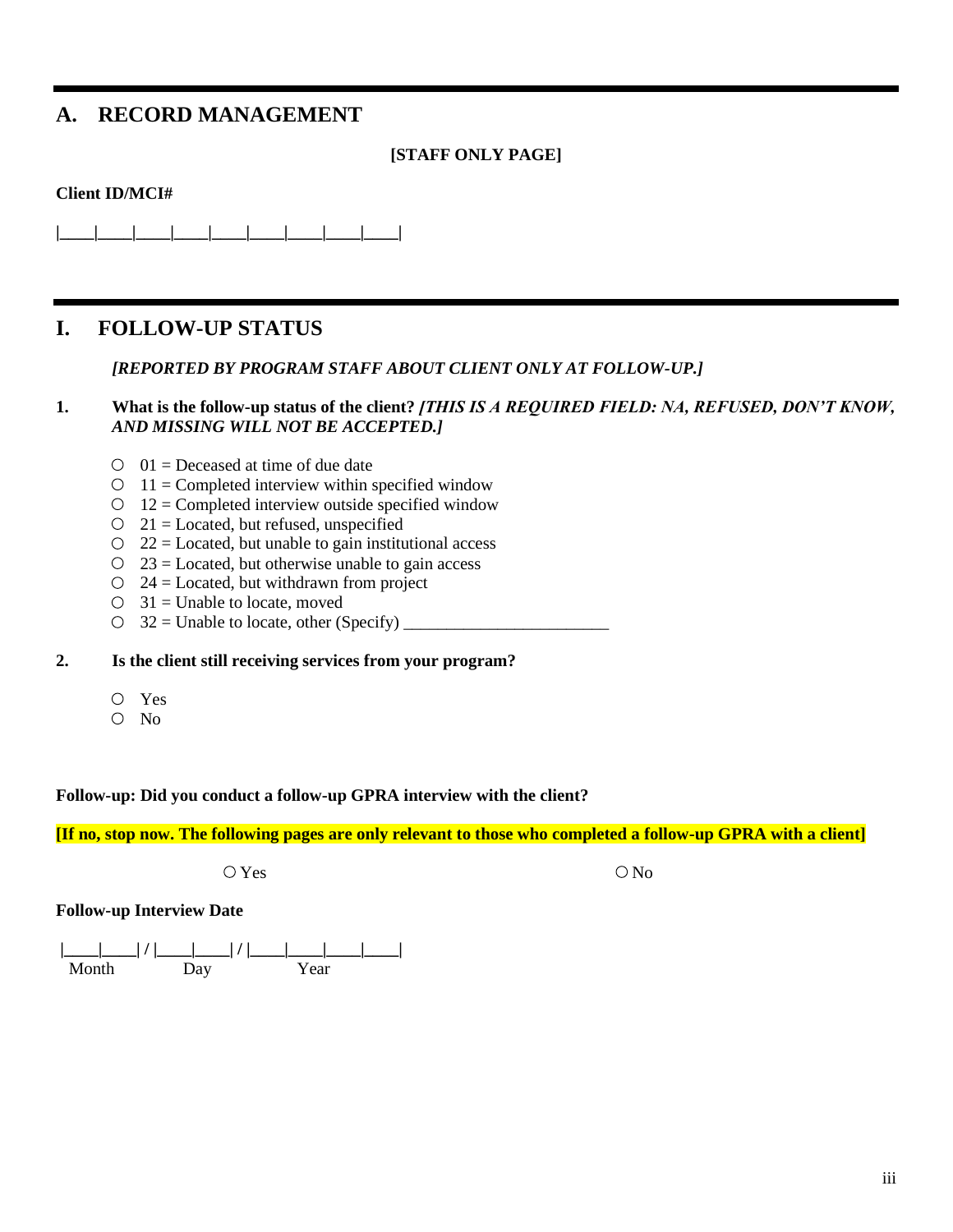### **B. DRUG AND ALCOHOL USE**

*"Okay, these next questions are going to ask about your drug and alcohol use."*

|                                                                                                 | <b>Number</b><br>of Days | <b>DECLINED DON'T KNOW</b> |
|-------------------------------------------------------------------------------------------------|--------------------------|----------------------------|
| B1. During the past 30 days, how many days have you used the<br>following:                      |                          |                            |
| Any alcohol <i>[IF ZERO, SKIP TO ITEM B1c.]</i><br>a.                                           |                          |                            |
| b1. Alcohol to intoxication, having $5+$ drinks in one sitting                                  |                          |                            |
| b2. Alcohol to intoxication, having 4 or fewer drinks in one sitting<br>and felt high           |                          |                            |
| Illegal drugs <i>[IF B1a OR B1c = 0, DECLINED, DON'T</i><br><b>KNOW, THEN SKIP TO ITEM E4.]</b> |                          |                            |
| Both alcohol and drugs (on the same day)<br>d.                                                  |                          |                            |

**E4. In the past 30 days, how many times have you committed a crime?** *[CHECK NUMBER OF DAYS USED ILLEGAL DRUGS IN ITEM B1c. ANSWER HERE IN E4 SHOULD BE EQUAL TO OR GREATER THAN NUMBER IN B1c BECAUSE USING ILLEGAL DRUGS IS A CRIME.]*

|\_\_\_\_|\_\_\_\_|\_\_\_\_| TIMES DECLINED DON'T KNOW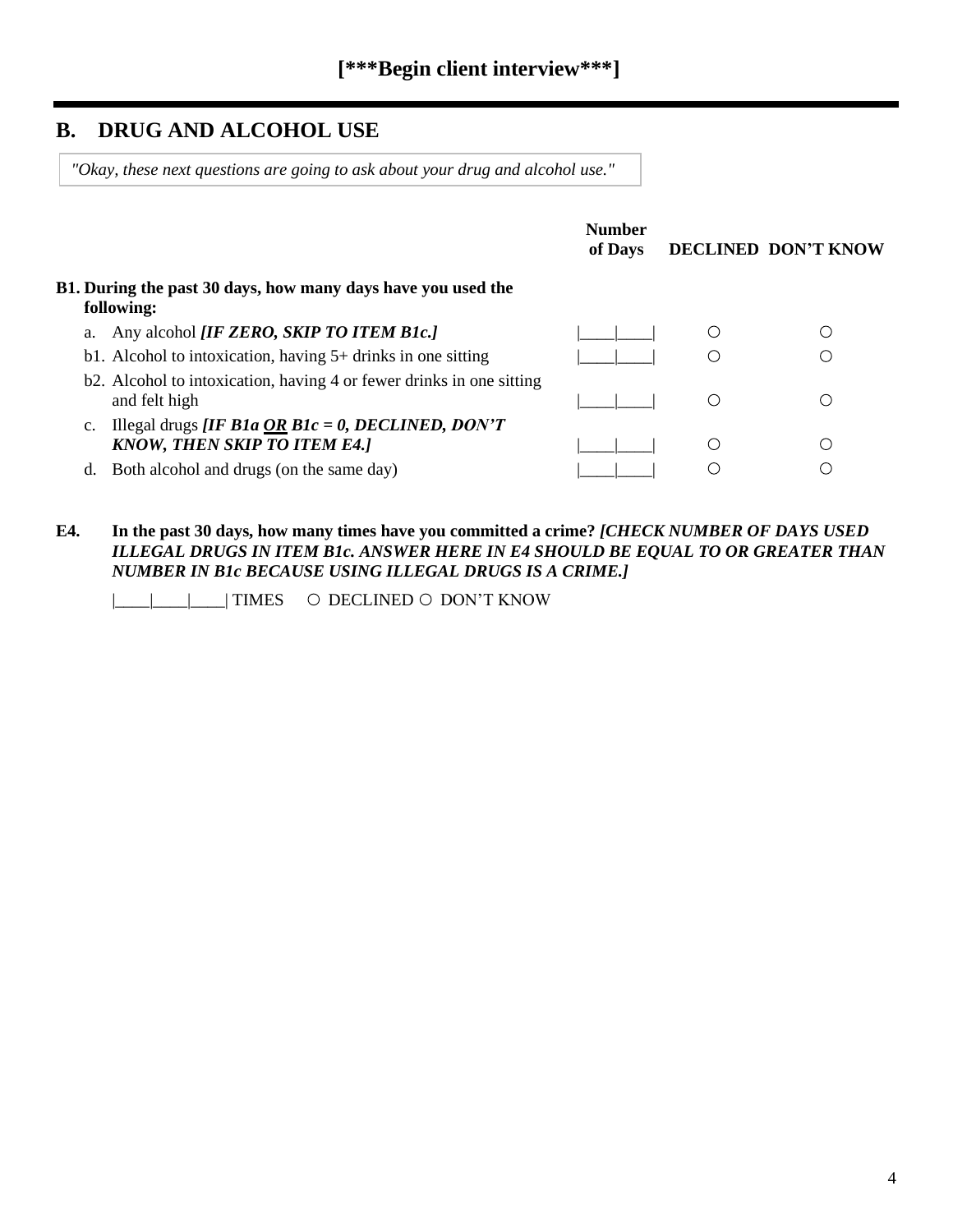#### **Route of Administration Types:**

1. Oral 2. Nasal 3. Smoking 4. Non-intravenous (IV) injection 5. IV \*NOTE THE USUAL ROUTE. FOR MORE THAN ONE ROUTE, CHOOSE THE MOST SEVERE. THE ROUTES ARE LISTED FROM LEAST SEVERE (1) TO MOST SEVERE (5).

#### **B2. During the past 30 days, how many days have you used any of the following:** *[IF THE VALUE IN ANY ITEM B2a–B2i > 0, THEN THE VALUE IN B1c MUST BE > 0.]*

|                |                                                                                                                                                                           | <b>Number</b><br>of Days<br><b>RF DK</b>    | Route* RF DK                  |
|----------------|---------------------------------------------------------------------------------------------------------------------------------------------------------------------------|---------------------------------------------|-------------------------------|
| a.             | Cocaine/Crack                                                                                                                                                             | $\bigcirc$<br>O                             | $\bigcirc$<br>Ő               |
| b.             | Marijuana/Hashish (Pot, Joints, Blunts, Chronic, Weed, Mary<br>Jane)                                                                                                      | ◯<br>◯                                      | $\bigcirc$<br>$\bigcirc$      |
| $\mathbf{c}$ . | Opiates:                                                                                                                                                                  |                                             |                               |
|                | Heroin (Smack, H, Junk, Skag)                                                                                                                                             | O<br>◯                                      | O<br>◯                        |
|                | Morphine<br>2.                                                                                                                                                            | O                                           | $\bigcirc$<br>$\circ$         |
|                | Dilaudid<br>3.                                                                                                                                                            | $\bigcirc$                                  | $\bigcirc$<br>$\circ$         |
|                | Demerol<br>4.                                                                                                                                                             | O<br>()                                     | O<br>$\bigcirc$               |
|                | Percocet<br>5.                                                                                                                                                            | O<br>$\circ$                                | O<br>$\bigcirc$               |
|                | Darvon<br>6.                                                                                                                                                              | О<br>$\left( \right)$                       | O<br>$\bigcirc$               |
|                | Codeine<br>7.                                                                                                                                                             | $\left(\right)$<br>()                       | $\circ$<br>$\left(\right)$    |
|                | 8.<br>Tylenol $2, 3, 4$                                                                                                                                                   | $\left(\right)$                             | O<br>$\bigcirc$               |
|                | OxyContin/Oxycodone<br>9.                                                                                                                                                 | $\circ$                                     | O<br>$\bigcirc$               |
|                | 10. Fentanyl                                                                                                                                                              | O<br>$\bigcirc$                             | O<br>$\bigcirc$               |
| d.             | Non-prescription methadone                                                                                                                                                | ◯<br>◯                                      | $\bigcirc$<br>$\circ$         |
| e.             | Hallucinogens/psychedelics, PCP (Angel Dust, Ozone, Wack,<br>Rocket Fuel), MDMA (Ecstasy, XTC, X, Adam), LSD (Acid,<br>Boomers, Yellow Sunshine), Mushrooms, or Mescaline | $\bigcirc$<br>∩                             | Ω<br>$\bigcirc$               |
| f.             | Methamphetamine or other amphetamines (Meth, Uppers,<br>Speed, Ice, Chalk, Crystal, Glass, Fire, Crank)                                                                   | $\left(\begin{array}{c} \end{array}\right)$ | $\bigcirc$<br>$\left(\right)$ |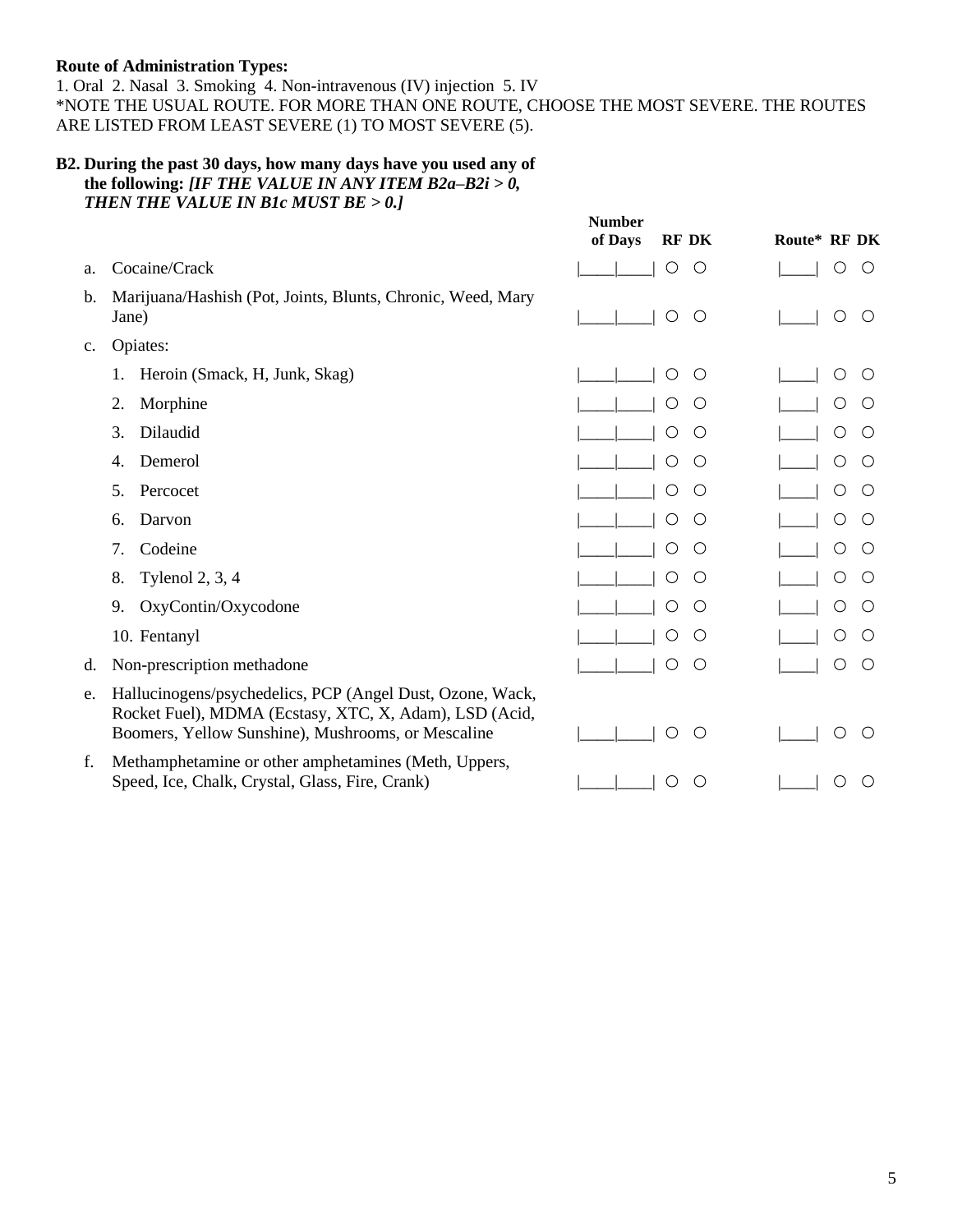### **B. DRUG AND ALCOHOL USE (CONTINUED)**

#### **Route of Administration Types:**

1. Oral 2. Nasal 3. Smoking 4. Non-IV injection 5. IV \*NOTE THE USUAL ROUTE. FOR MORE THAN ONE ROUTE, CHOOSE THE MOST SEVERE. THE ROUTES ARE LISTED FROM LEAST SEVERE (1) TO MOST SEVERE (5).

#### **B2. During the past 30 days, how many days have you used any of**  the following: *[IF THE VALUE IN ANY ITEM B2a–B2i > 0, THEN THE VALUE IN B1c MUST BE > 0.]*

|    |    |                                                                                                                                                                | <b>Number</b><br>of Days | <b>RF DK</b>     | Route* RF DK |
|----|----|----------------------------------------------------------------------------------------------------------------------------------------------------------------|--------------------------|------------------|--------------|
| g. |    | Benzodiazepines: Diazepam (Valium); Alprazolam (Xanax);<br>Triazolam (Halcion); and Estasolam (Prosom and Rohypnol,<br>also known as roofies, roche, and cope) |                          | ( )              |              |
|    |    | Barbiturates: Mephobarbital (Mebacut) and pentobarbital<br>sodium (Nembutal)                                                                                   |                          |                  |              |
|    | 3. | Non-prescription GHB (known as Grievous Bodily Harm,<br>Liquid Ecstasy, and Georgia Home Boy)                                                                  |                          | $\left( \right)$ |              |
|    | 4. | Ketamine (known as Special K or Vitamin K)                                                                                                                     |                          |                  |              |
|    | 5. | Other tranquilizers, downers, sedatives, or hypnotics                                                                                                          |                          |                  |              |
| h. |    | Inhalants (poppers, snappers, rush, whippets)                                                                                                                  |                          |                  |              |
|    |    | Other illegal drugs (Specify)                                                                                                                                  |                          |                  |              |

#### **B3. In the past 30 days, have you injected drugs?** *[IF ANY ROUTE OF ADMINISTRATION IN B2a–B2i = 4 or 5, THEN B3 MUST = YES.]*

- YES
- O NO
- O DECLINED
- DON'T KNOW

#### *[IF NO, DECLINED, OR DON'T KNOW, SKIP TO SECTION C.]*

**B4. In the past 30 days, how often did you use a syringe/needle, cooker, cotton, or water that someone else used?**

- Always
- $\circ$  More than half the time
- $O$  Half the time
- Less than half the time
- Never
- DECLINED
- O DON'T KNOW

### **C. FAMILY AND LIVING CONDITIONS**

*"Next, I'm going to ask you some questions related to your family and where you've been living."*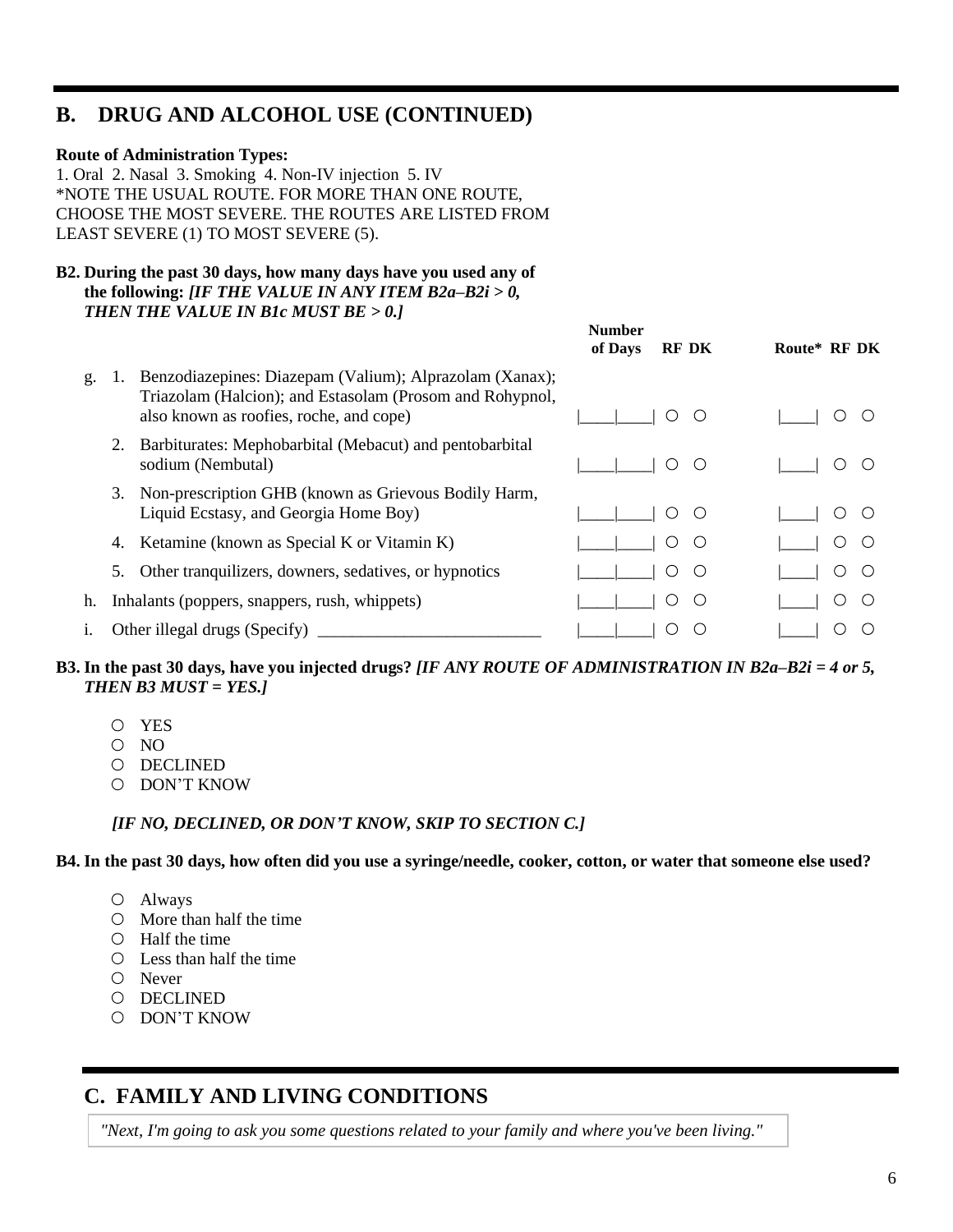- **1. In the past 30 days, where have you been living most of the time?** *[DO NOT READ RESPONSE OPTIONS TO CLIENT.]*
	- O SHELTER (SAFE HAVENS, TRANSITIONAL LIVING CENTER [TLC], LOW-DEMAND FACILITIES, RECEPTION CENTERS, OTHER TEMPORARY DAY OR EVENING FACILITY)
	- STREET/OUTDOORS (SIDEWALK, DOORWAY, PARK, PUBLIC OR ABANDONED BUILDING)
	- INSTITUTION (HOSPITAL, NURSING HOME, JAIL/PRISON)
	- HOUSED: *[IF HOUSED, CHECK APPROPRIATE SUBCATEGORY:]*
		- OWN/RENT APARTMENT, ROOM, OR HOUSE
		- O SOMEONE ELSE'S APARTMENT, ROOM, OR HOUSE
		- O DORMITORY/COLLEGE RESIDENCE
		- HALFWAY HOUSE
		- O RESIDENTIAL TREATMENT
		- $\bigcirc$  OTHER HOUSED (SPECIFY)
	- O DECLINED
	- O DON'T KNOW
- **2. How satisfied are you with the conditions of your living space?**
	- $\circ$  Very dissatisfied
	- Dissatisfied
	- $\circ$  Neither satisfied nor dissatisfied
	- Satisfied
	- Very satisfied
	- DECLINED
	- DON'T KNOW
- **3. During the past 30 days, how stressful have things been for you because of your use of alcohol or other drugs?** 
	- Not at all
	- Somewhat
	- O Considerably
	- Extremely
	- DECLINED
	- DON'T KNOW

### **C. FAMILY AND LIVING CONDITIONS (CONTINUED)**

#### **4. During the past 30 days, has your use of alcohol or other drugs caused you to reduce or give up important activities?**

- Not at all
- Somewhat
- O Considerably
- Extremely
- O DECLINED
- DON'T KNOW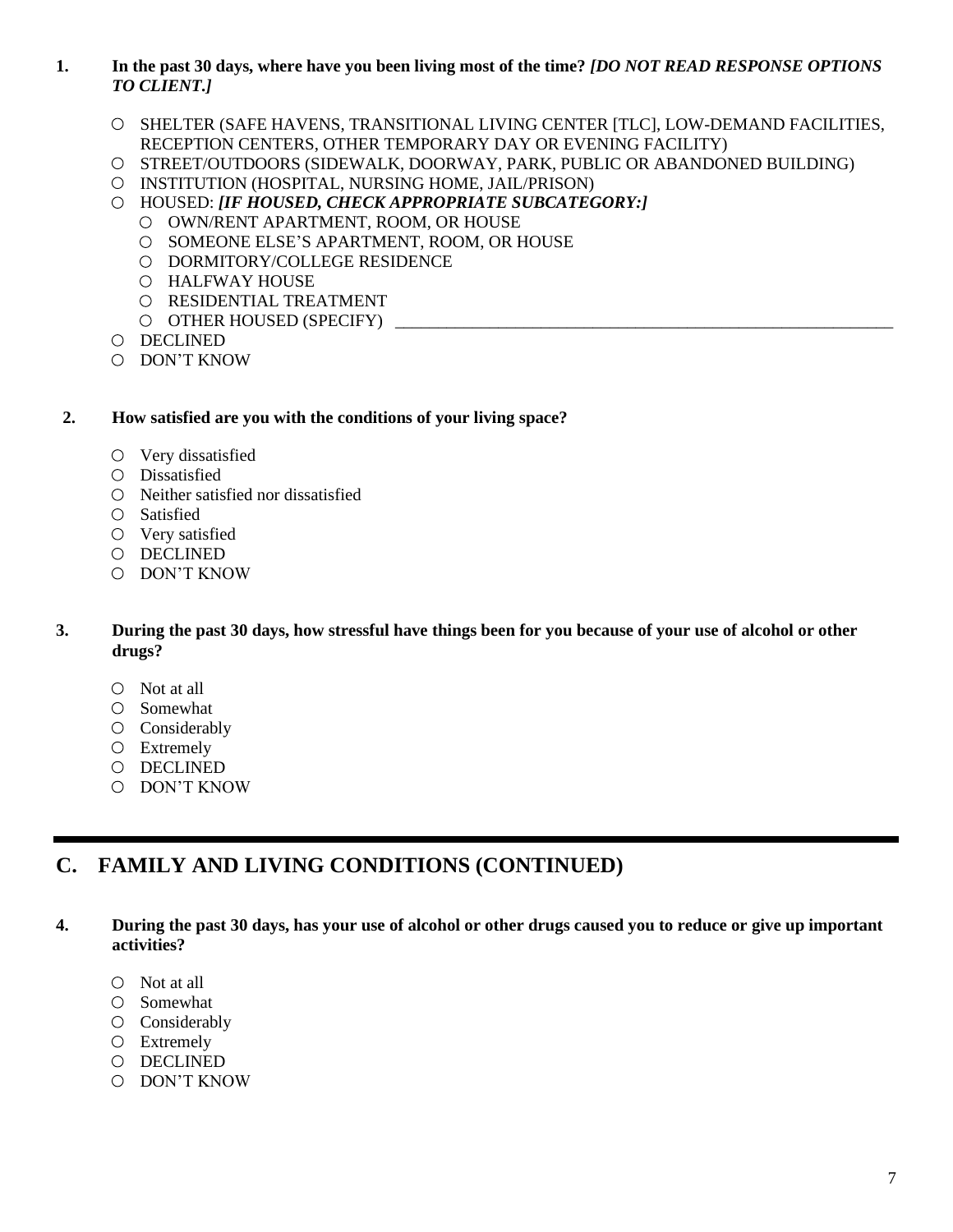#### **5. During the past 30 days, has your use of alcohol or other drugs caused you to have emotional problems?**

- $\bigcirc$  Not at all
- O Somewhat
- O Considerably
- Extremely
- O DECLINED
- DON'T KNOW

#### *6. [IF NOT MALE]* **Are you currently pregnant?**

- YES
- O NO
- O DECLINED
- DON'T KNOW

#### **7. Do you have children?**

- YES
- O NO
- O DECLINED
- DON'T KNOW

#### *[IF NO, DECLINED, OR DON'T KNOW, SKIP TO SECTION D.]*

**a. How many children do you have?** *[IF C7 = YES, THEN THE VALUE IN C7a MUST BE > 0.]*

|\_\_\_|\_\_\_| O DECLINED O DON'T KNOW

#### **b. Are any of your children living with someone else due to a child protection court order?**

- YES
- O NO
- O DECLINED
- DON'T KNOW

#### *[IF NO, DECLINED, OR DON'T KNOW, SKIP TO ITEM C7D.]*

**c.** *[IF YES]* **How many of your children are living with someone else due to a child protection court order?** *[THE VALUE IN C7c CANNOT EXCEED THE VALUE IN C7a.]*

| | | O DECLINED O DON'T KNOW

- **d. For how many of your children have you lost parental rights?** *[THE CLIENT'S PARENTAL RIGHTS WERE TERMINATED.] [THE VALUE IN ITEM C7d CANNOT EXCEED THE VALUE IN C7a.]*
	- | | | | | | O DECLINED O DON'T KNOW\

*"Now I am going to ask you about your educational background and employment"*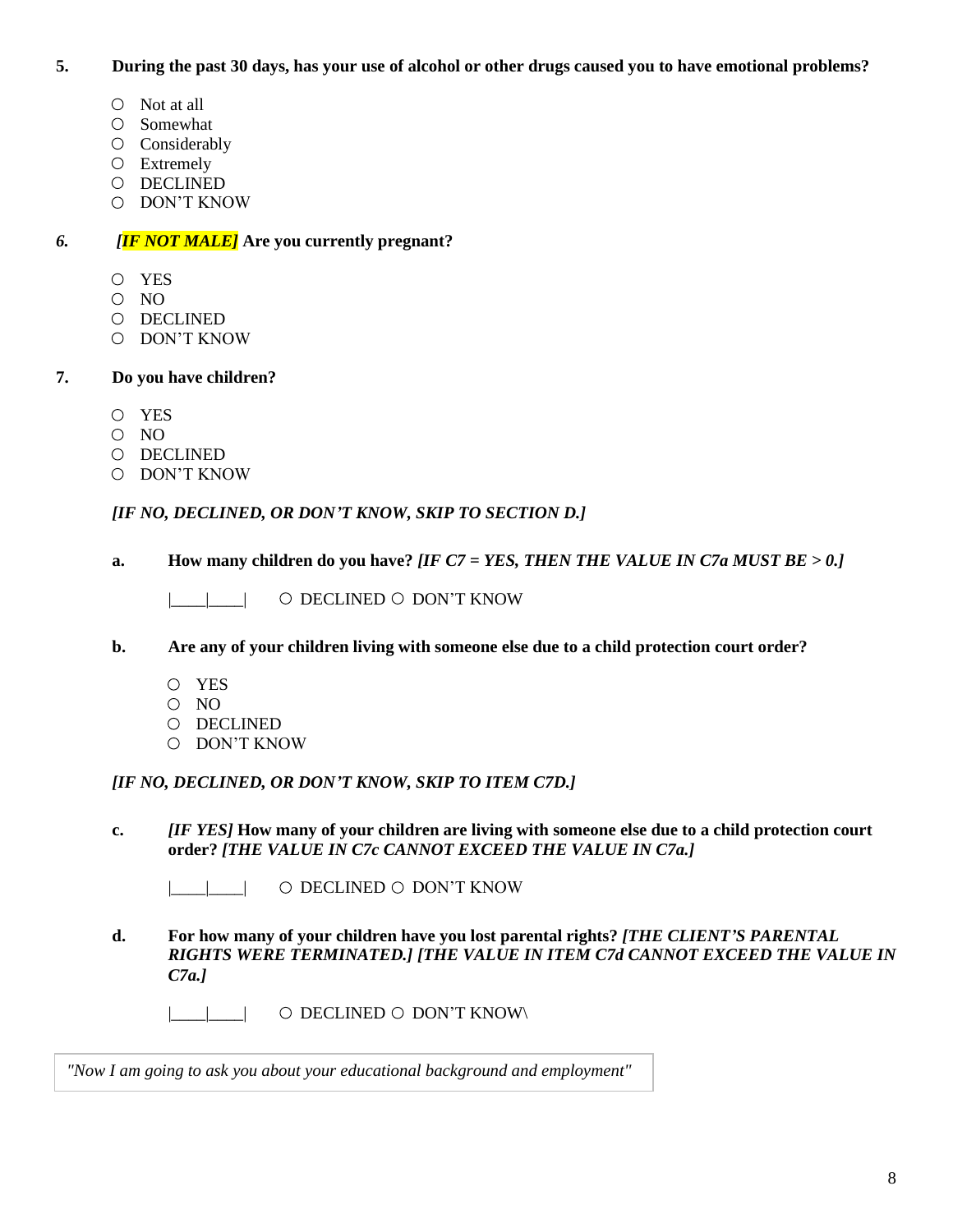### **D. EDUCATION, EMPLOYMENT, AND INCOME**

#### **1. Are you currently enrolled in school or a job training program?** *[IF ENROLLED]* **Is that full time or part time?** *[IF CLIENT IS INCARCERATED, CODE D1 AS "NOT ENROLLED."]*

- O NOT ENROLLED
- ENROLLED, FULL TIME
- ENROLLED, PART TIME
- $\circ$  OTHER (SPECIFY)
- DECLINED
- DON'T KNOW

#### **2. What is the highest level of education you have finished, whether or not you received a degree?**

- O NEVER ATTENDED
- 1ST GRADE
- 2ND GRADE
- 3RD GRADE
- 4TH GRADE
- 5TH GRADE
- 6TH GRADE
- 7TH GRADE
- 8TH GRADE
- 9TH GRADE
- 10TH GRADE
- 11TH GRADE
- 12TH GRADE/HIGH SCHOOL DIPLOMA/EQUIVALENT
- COLLEGE OR UNIVERSITY/1ST YEAR COMPLETED
- COLLEGE OR UNIVERSITY/2ND YEAR COMPLETED/ASSOCIATE'S DEGREE (AA, AS)
- COLLEGE OR UNIVERSITY/3RD YEAR COMPLETED
- BACHELOR'S DEGREE (BA, BS) OR HIGHER
- VOCATIONAL/TECHNICAL (VOC/TECH) PROGRAM AFTER HIGH SCHOOL BUT NO VOC/TECH DIPLOMA
- O VOC/TECH DIPLOMA AFTER HIGH SCHOOL
- O DECLINED
- DON'T KNOW

#### **3. Are you currently employed?** *[CLARIFY BY FOCUSING ON STATUS DURING MOST OF THE PREVIOUS WEEK, DETERMINING WHETHER CLIENT WORKED AT ALL OR HAD A REGULAR JOB BUT WAS OFF WORK. IF CLIENT IS "ENROLLED, FULL TIME" IN D1 AND INDICATES "EMPLOYED, FULL TIME" IN D3, ASK FOR CLARIFICATION. IF CLIENT IS INCARCERATED AND HAS NO WORK OUTSIDE OF JAIL, CODE D3 AS "UNEMPLOYED, NOT LOOKING FOR WORK."]*

- EMPLOYED, FULL TIME (35+ HOURS PER WEEK, OR WOULD HAVE BEEN)
- EMPLOYED, PART TIME
- O UNEMPLOYED, LOOKING FOR WORK
- UNEMPLOYED, DISABLED
- O UNEMPLOYED, VOLUNTEER WORK
- UNEMPLOYED, RETIRED
- UNEMPLOYED, NOT LOOKING FOR WORK
- $\circ$  OTHER (SPECIFY)
- DECLINED
- DON'T KNOW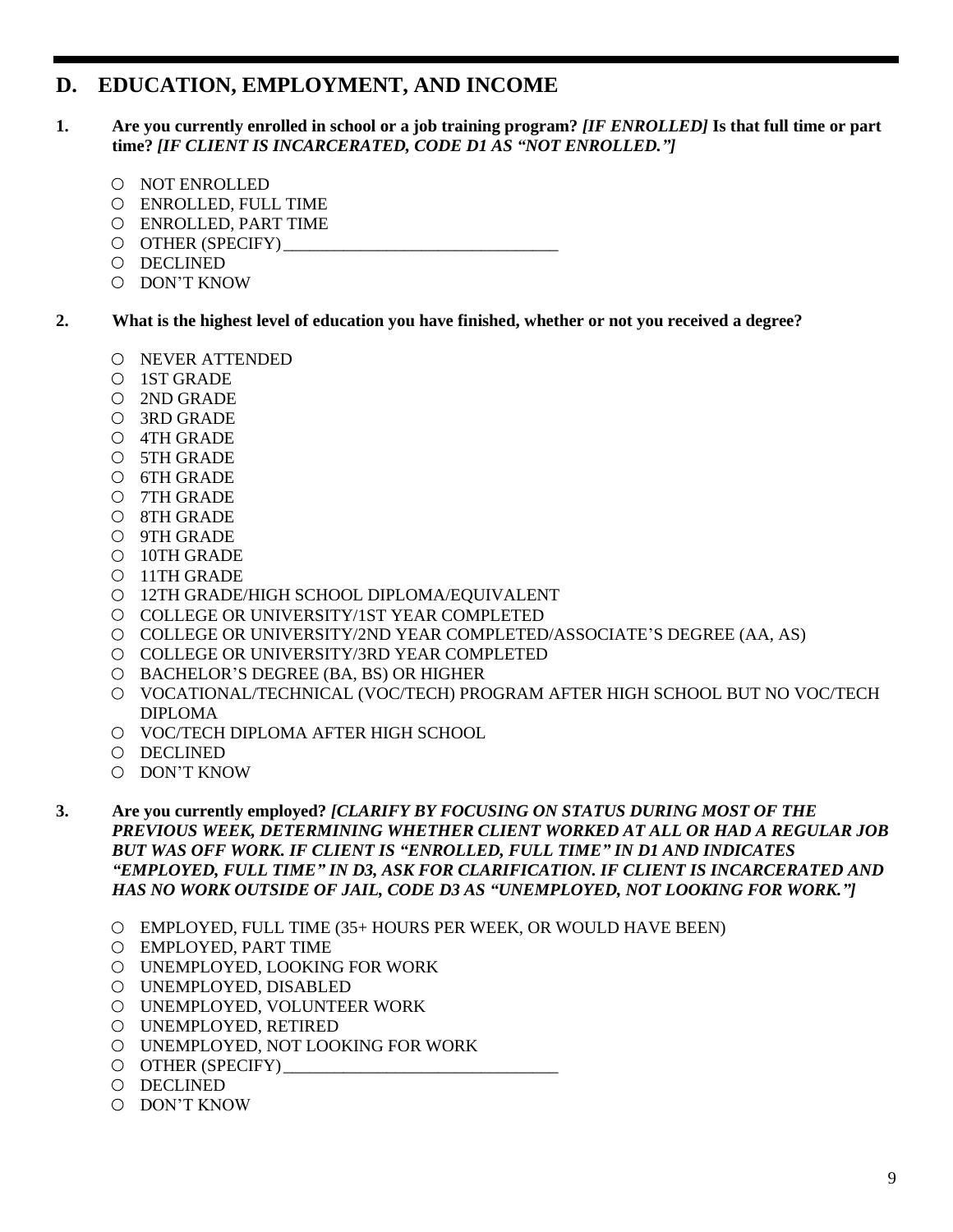### **D. EDUCATION, EMPLOYMENT, AND INCOME (CONTINUED)**

**4. Approximately, how much money did YOU receive (pre-tax individual income) in the past 30 days from …**  *[IF D3 DOES NOT = "EMPLOYED" AND THE VALUE IN D4a IS GREATER THAN ZERO, PROBE. IF D3 = "UNEMPLOYED, LOOKING FOR WORK" AND THE VALUE IN D4b = 0, PROBE. IF D3 = "UNEMPLOYED, RETIRED" AND THE VALUE IN D4c = 0, PROBE. IF D3 = "UNEMPLOYED, DISABLED" AND THE VALUE IN D4d = 0, PROBE.]*

|                |                                          |                                                      | RF | DК |
|----------------|------------------------------------------|------------------------------------------------------|----|----|
| a.             | Wages                                    | $S$ $\Box$ $\Box$ $\Box$ $\Box$ $\Box$ $\Box$ $\Box$ |    |    |
| b.             | Public assistance                        | $\frac{1}{2}$                                        |    |    |
| $c_{\cdot}$    | Retirement                               | $ S $ $\Box$ $\Box$ $\Box$ $\Box$ $\Box$             |    |    |
|                | d. Disability                            | $\frac{1}{2}$                                        |    |    |
|                | e. Non-legal income                      | $ S $ $\Box$ $\Box$ $\Box$ $\Box$ $\Box$             |    |    |
|                | f. Family and/or friends                 |                                                      |    |    |
| $\mathbf{g}$ . | Other (Specify) $\overline{\phantom{a}}$ | $S \vert$                                            |    |    |

#### **5. Have you enough money to meet your needs?**

- $\circ$  Not at all
- $O$  A little
- Moderately
- Mostly
- $\circ$  Completely
- DECLINED
- DON'T KNOW

### **E. CRIME AND CRIMINAL JUSTICE STATUS**

*"These next questions relate to crime and the criminal justice system."*

#### **1. In the past 30 days, how many times have you been arrested?**

|\_\_\_\_|\_\_\_\_| TIMES DECLINED DON'T KNOW

#### *[IF NO ARRESTS, SKIP TO ITEM E5.]*

#### **2. In the past 30 days, how many times have you been arrested for drug-related offenses?** *[THE VALUE IN E2 CANNOT BE GREATER THAN THE VALUE IN E1.]*

| | | | TIMES O DECLINED O DON'T KNOW

#### **3. In the past 30 days, how many nights have you spent in jail/prison?** *[IF THE VALUE IN E3 IS GREATER THAN 15, THEN C1 MUST = INSTITUTION (JAIL/PRISON). IF C1 = INSTITUTION (JAIL/PRISON), THEN THE VALUE IN E3 MUST BE GREATER THAN OR EQUAL TO 15.]*

| INIGHTS O DECLINED O DON'T KNOW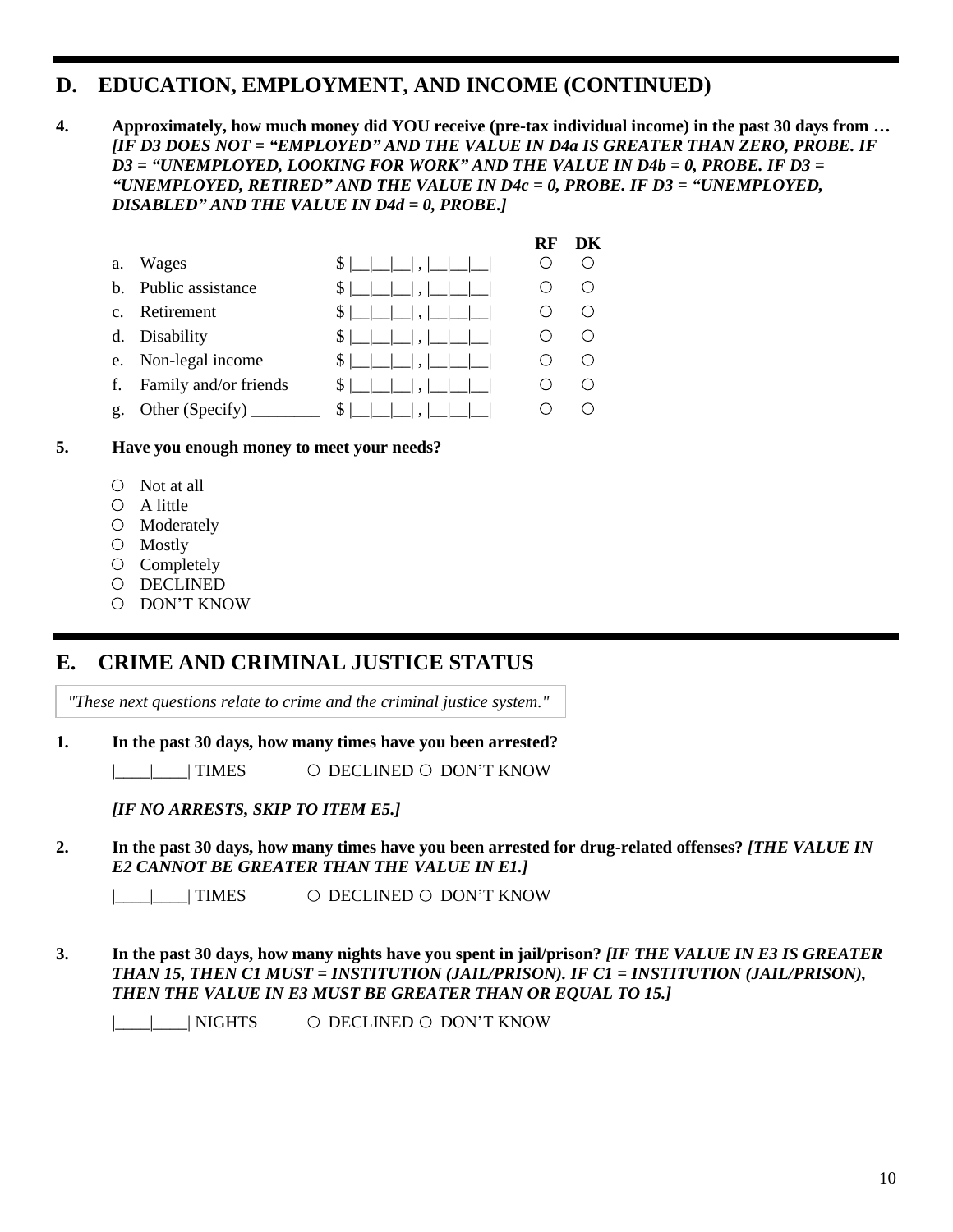#### **5. Are you currently awaiting charges, trial, or sentencing?**

- YES
- $O$  NO
- O DECLINED
- DON'T KNOW

#### **6. Are you currently on parole or probation?**

- YES
- O NO
- O DECLINED
- DON'T KNOW

### **F. MENTAL AND PHYSICAL HEALTH PROBLEMS AND TREATMENT/RECOVERY**

*"Now I'm going to ask you a few questions about your mental and physical health."*

#### **1. How would you rate your overall health right now?**

- Excellent
- Very good
- Good
- Fair
- Poor
- O DECLINED
- DON'T KNOW

#### **2. During the past 30 days, did you receive:**

| a. | <b>Inpatient treatment for:</b>         | <b>IIF YESI</b><br>Altogether |                                                            |                |    |    |
|----|-----------------------------------------|-------------------------------|------------------------------------------------------------|----------------|----|----|
|    |                                         | YES                           | for how many nights                                        | N <sub>O</sub> | RF | DK |
|    | i.<br>Physical complaint                | Ο                             | nights                                                     | ∩              | Ο  | ∩  |
|    | ii.<br>Mental or emotional difficulties |                               | nights                                                     | ∩              | ◯  | ∩  |
|    | iii.<br>Alcohol or substance abuse      |                               | nights                                                     | Ω              | O  | ∩  |
| b. | <b>Outpatient treatment for:</b>        | YES                           | <b>IIF YESI</b><br>Altogether<br>for how many times        | N <sub>O</sub> | RF | DK |
|    | Physical complaint<br>i.                | Ο                             | times                                                      | ◯              | ◯  | ◯  |
|    | Mental or emotional difficulties<br>11. | ∩                             | times                                                      | ∩              | ∩  | ∩  |
|    | Alcohol or substance abuse<br>111.      | ∩                             | times                                                      | Ω              | ∩  | ∩  |
| c. | <b>Emergency room treatment for:</b>    | YES                           | <b>[IF YES]</b><br><b>Altogether</b><br>for how many times | NO             | RF | DK |

- i. Physical complaint  $\qquad \qquad \circ$  \_\_\_\_\_\_\_\_ times ii. Mental or emotional difficulties  $\bigcirc$  \_\_\_\_\_\_\_ times
- iii. Alcohol or substance abuse  $\bigcirc$  \_\_\_\_\_\_\_\_\_ times

| $\left( \right)$ | $\left( \right)$ |
|------------------|------------------|
|                  |                  |

 $\bigcirc$ 

 $\bigcirc$ 

 $\bigcirc$ 

 $\bigcirc$ 

 $\bigcirc$ 

 $\circ$ 

 $\bigcirc$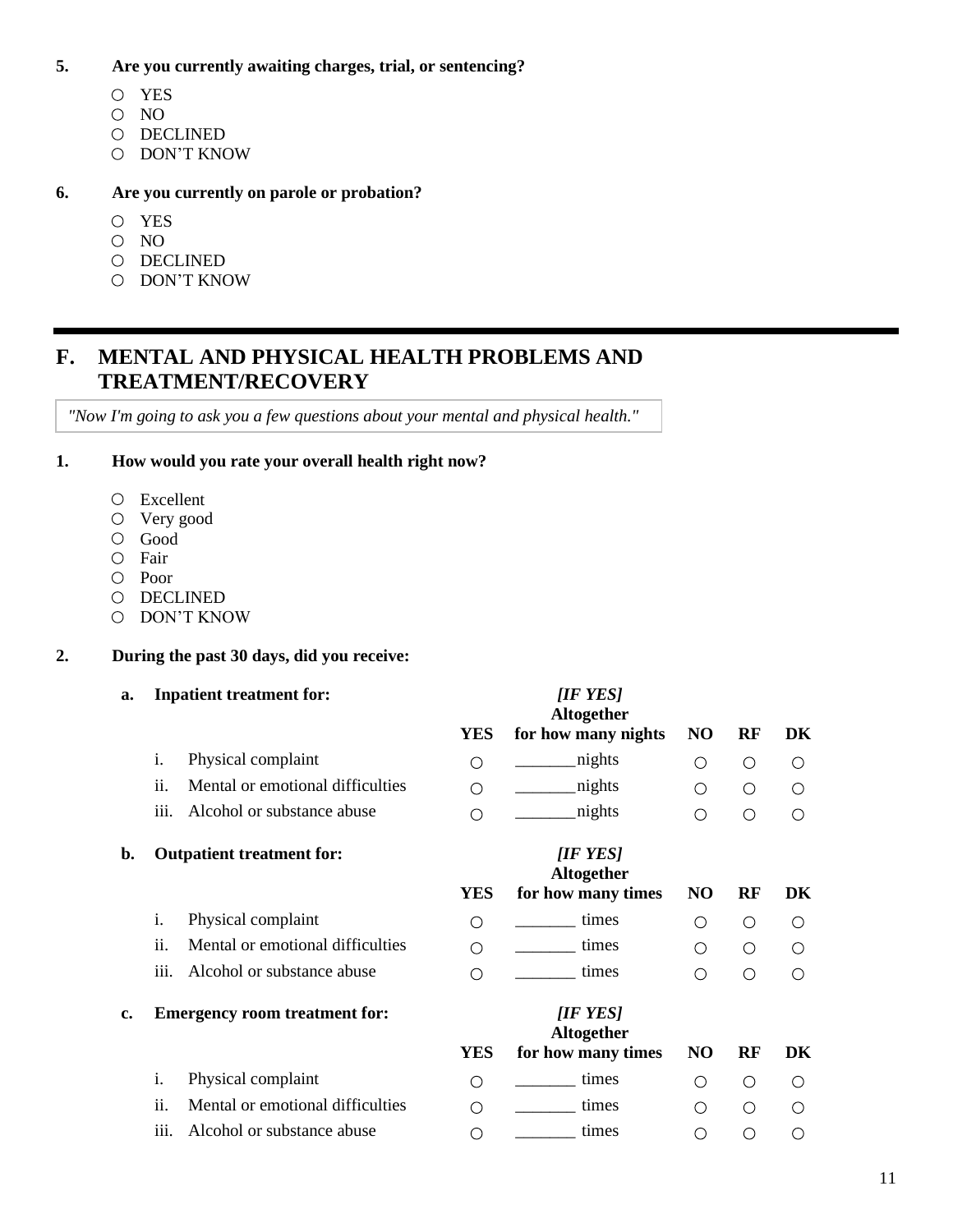### **F. MENTAL AND PHYSICAL HEALTH PROBLEMS AND TREATMENT/RECOVERY (CONTINUED)**

*"These next questions relate to sexual health."*

- **3. During the past 30 days, did you engage in sexual activity?**
	- Yes
	- No *[SKIP TO F4.]*
	- NOT PERMITTED TO ASK *[SKIP TO F4.]*
	- DECLINED *[SKIP TO F4.]*
	- DON'T KNOW *[SKIP TO F4.]*

#### *[IF YES]* **Altogether, how many:**

| а. | Sexual contacts (vaginal, oral, or anal) did you have?                                                                                                        | <b>Contacts</b> | RF       | DK |
|----|---------------------------------------------------------------------------------------------------------------------------------------------------------------|-----------------|----------|----|
|    | b. Unprotected sexual contacts did you have? <b>[THE VALUE</b><br><b>IN F3b SHOULD NOT BE GREATER THAN THE</b><br>VALUE IN F3a.] [IF ZERO, SKIP TO F4.]       |                 |          |    |
| c. | Unprotected sexual contacts were with an individual who is<br>or was <i>[NONE OF THE VALUES IN F3c1-F3c3 CAN BE</i><br><b>GREATER THAN THE VALUE IN F3b.]</b> |                 |          |    |
|    | HIV positive or has AIDS                                                                                                                                      |                 | ()       |    |
|    | An injection drug user                                                                                                                                        |                 | $\ldots$ |    |
|    | High on some substance                                                                                                                                        |                 |          |    |

#### **4. Have you ever been tested for HIV?**

- Yes *[GO TO F4a.]*
- No *[SKIP TO F5.]*
- DECLINED *[SKIP TO F5.]*
- DON'T KNOW *[SKIP TO F5.]*

**a. Do you know the results of your HIV testing?**

- Yes
- No

#### **5. How would you rate your quality of life?**

- Very poor
- Poor
- Neither poor nor good
- Good
- Very good
- O DECLINED
- DON'T KNOW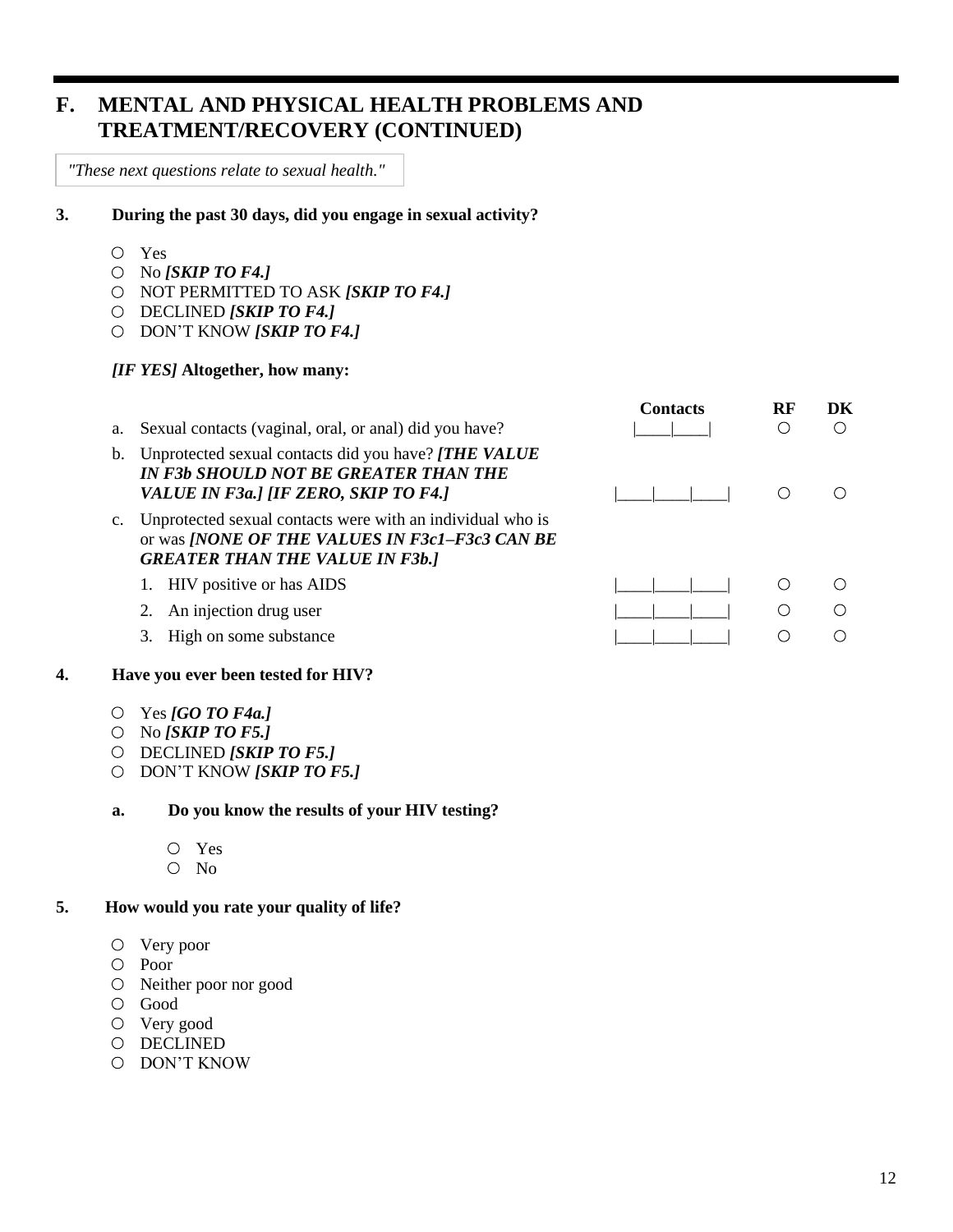### **F. MENTAL AND PHYSICAL HEALTH PROBLEMS AND TREATMENT/RECOVERY (CONTINUED)**

#### **6. How satisfied are you with your health?**

- Very dissatisfied
- Dissatisfied
- Neither satisfied nor dissatisfied
- Satisfied
- Very satisfied
- O DECLINED
- DON'T KNOW

#### **7. Do you have enough energy for everyday life?**

- $\circ$  Not at all
- $O$  A little
- Moderately
- Mostly
- $\circ$  Completely
- O DECLINED
- DON'T KNOW

#### **8. How satisfied are you with your ability to perform your daily activities?**

- $\circ$  Very dissatisfied
- Dissatisfied
- $\circ$  Neither satisfied nor dissatisfied
- Satisfied
- Very satisfied
- O DECLINED
- DON'T KNOW

#### **9. How satisfied are you with yourself?**

- Very dissatisfied
- Dissatisfied
- Neither satisfied nor dissatisfied
- Satisfied
- Very satisfied
- O DECLINED
- DON'T KNOW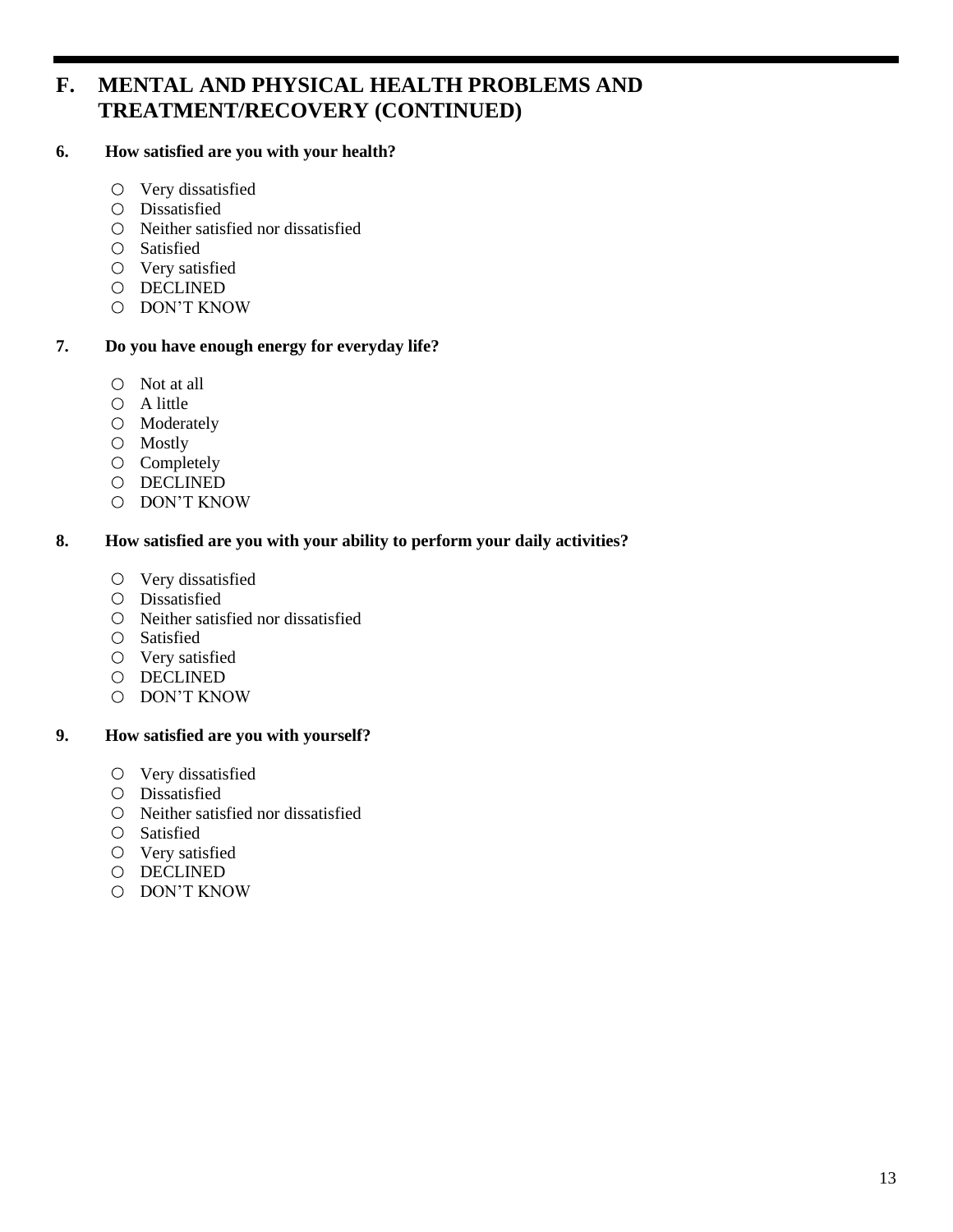### **F. MENTAL AND PHYSICAL HEALTH PROBLEMS AND TREATMENT/RECOVERY (CONTINUED)**

#### **10. In the past 30 days, not due to your use of alcohol or drugs, how many days have you:**

|    |                                                                     | <b>Days</b> | RF | DK |
|----|---------------------------------------------------------------------|-------------|----|----|
| a. | Experienced serious depression                                      |             |    |    |
| b. | Experienced serious anxiety or tension                              |             |    |    |
| c. | <b>Experienced hallucinations</b>                                   |             |    |    |
| d. | Experienced trouble understanding, concentrating, or<br>remembering |             |    |    |
| e. | Experienced trouble controlling violent behavior                    |             |    |    |
|    | Attempted suicide                                                   |             |    |    |
| g. | Been prescribed medication for psychological/emotional<br>problem   |             |    |    |

#### *[IF CLIENT REPORTS ZERO DAYS, RF, OR DK TO ALL ITEMS IN QUESTION F10, SKIP TO ITEM F12.]*

#### **11. How much have you been bothered by these psychological or emotional problems in the past 30 days?**

- $\circ$  Not at all
- $\bigcirc$  Slightly
- O Moderately
- O Considerably
- Extremely
- DECLINED
- DON'T KNOW

### **F. VIOLENCE AND TRAUMA**

*"These next few questions are going to ask about potentially frightening and/or threatening events that may have occurred in your life."*

- **12. Have you ever experienced violence or trauma in any setting (including community or school violence; domestic violence; physical, psychological, or sexual maltreatment/assault within or outside of the family; natural disaster; terrorism; neglect; or traumatic grief)?**
	- YES
	- $O$  NO
	- DECLINED
	- DON'T KNOW

#### *[IF NO, DECLINED, OR DON'T KNOW, SKIP TO ITEM F13.]*

**Did any of these experiences feel so frightening, horrible, or upsetting that, in the past and/or the present, you:**

- **12a. Have had nightmares about it or thought about it when you did not want to?**
	- YES
	- $O$  NO
	- DECLINED
	- DON'T KNOW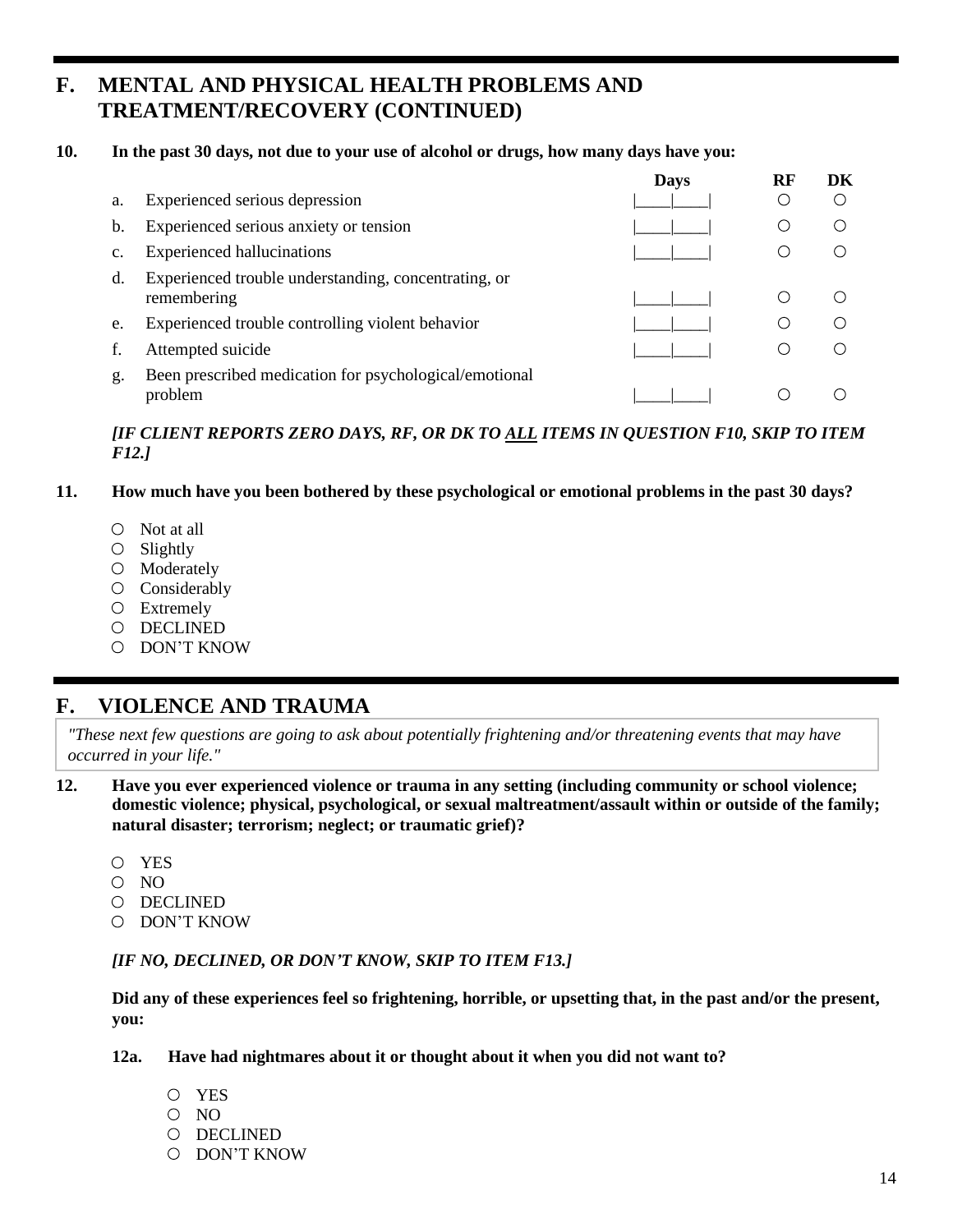### **F. VIOLENCE AND TRAUMA (CONTINUED)**

**12b. Tried hard not to think about it or went out of your way to avoid situations that remind you of it?**

- YES
- O NO
- O DECLINED
- DON'T KNOW

#### **12c. Were constantly on guard, watchful, or easily startled?**

- YES
- O NO
- DECLINED
- O DON'T KNOW
- **12d. Felt numb and detached from others, activities, or your surroundings?**
	- YES
	- O NO
	- DECLINED
	- DON'T KNOW

#### **13. In the past 30 days, how often have you been hit, kicked, slapped, or otherwise physically hurt?**

- Never
- $O$  A few times
- $\circ$  More than a few times
- DECLINED
- O DON'T KNOW

### **G. SOCIAL CONNECTEDNESS**

*"You're doing great. These last questions are about your potential support systems."*

**1. In the past 30 days, did you attend any voluntary self-help groups for recovery that were not affiliated with a religious or faith-based organization? In other words, did you participate in a nonprofessional, peeroperated organization that is devoted to helping individuals who have addiction-related problems, such as Alcoholics Anonymous, Narcotics Anonymous, Oxford House, Secular Organization for Sobriety, or Women for Sobriety, etc.?**

- YES *[IF YES]* SPECIFY HOW MANY TIMES |\_\_\_\_|\_\_\_\_| DECLINED DON'T KNOW
- O NO
- DECLINED
- DON'T KNOW
- **2. In the past 30 days, did you attend any religious/faith-affiliated recovery self-help groups?**
	- $\circ$  YES *[IF YES]* SPECIFY HOW MANY TIMES  $\Box$   $\circ$  DECLINED  $\circ$  DON'T KNOW
	- O NO
	- DECLINED
	- DON'T KNOW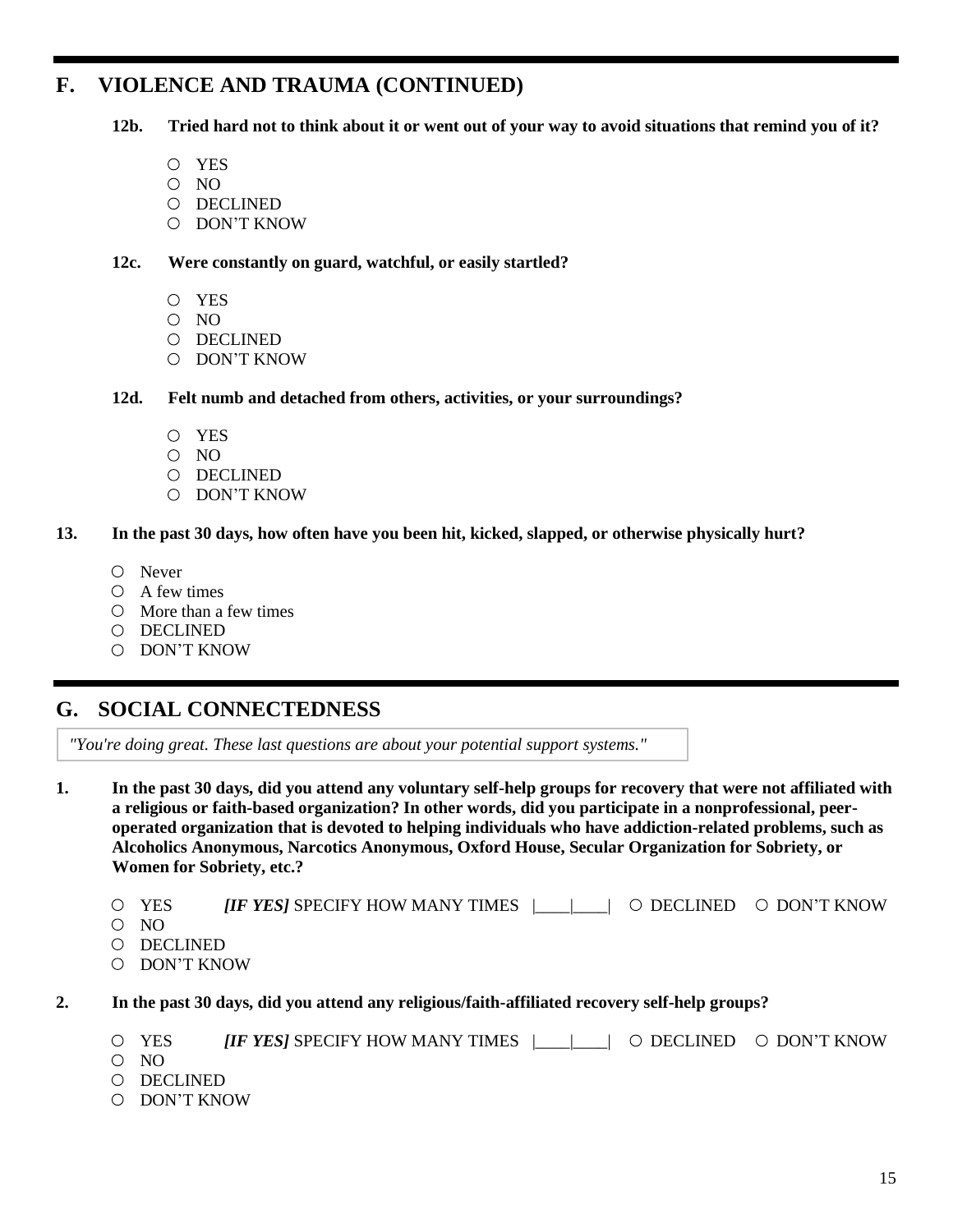#### **3. In the past 30 days, did you attend meetings of organizations that support recovery other than the organizations described above?**

- O YES *[IF YES]* SPECIFY HOW MANY TIMES  $\Box$  O DECLINED O DON'T KNOW
- O NO
- DECLINED
- DON'T KNOW
- **4. In the past 30 days, did you have interaction with family and/or friends that are supportive of your recovery?**
	- YES
	- $O$  NO
	- DECLINED
	- O DON'T KNOW

#### **5. To whom do you turn when you are having trouble?** *[SELECT ONLY ONE.]*

- O NO ONE
- CLERGY MEMBER
- FAMILY MEMBER
- FRIENDS
- O DECLINED
- O DON'T KNOW
- OTHER (SPECIFY) \_\_\_\_\_\_\_\_\_\_\_\_\_\_\_\_\_\_\_\_\_\_\_\_\_\_\_\_\_\_\_\_

#### **6. How satisfied are you with your personal relationships?**

- Very dissatisfied
- Dissatisfied
- $\circ$  Neither satisfied nor dissatisfied
- Satisfied
- Very satisfied
- DECLINED
- DON'T KNOW

#### **\*\*\*END OF CLIENT PORTION OF INTERVIEW\*\*\***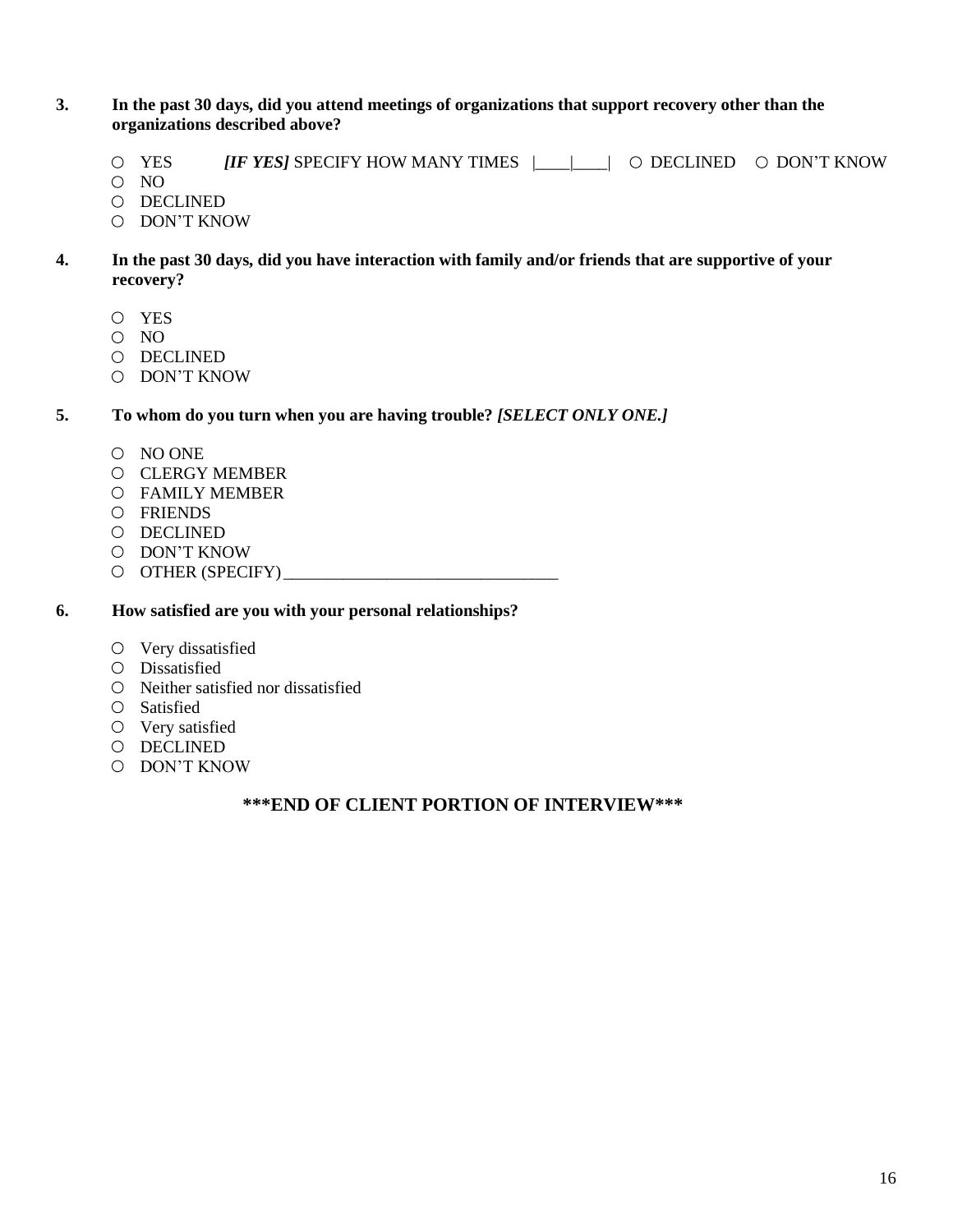### **A. BEHAVIORAL HEALTH DIAGNOSES**

*[REPORTED BY PROGRAM STAFF.]*

**Please indicate the client's current behavioral health diagnoses using the International Classification of Diseases, 10th revision, Clinical Modification (ICD-10-CM) codes listed below. Please note that some substance use disorder ICD-10-CM codes have been crosswalked to the** *Diagnostic and Statistical Manual of Mental Disorders, Fifth Edition* **(DSM-5), descriptors. Select up to three diagnoses. For each diagnosis selected, please indicate whether it is primary, secondary, or tertiary, if known. Only one diagnosis can be primary, only one can be secondary, and only one can be tertiary.**

| <b>Behavioral Health Diagnoses</b>                                              | Diagnosed?     | For each diagnosis selected, please<br>indicate whether the diagnosis is<br>primary, secondary, or tertiary, if<br>known |                  |                 |
|---------------------------------------------------------------------------------|----------------|--------------------------------------------------------------------------------------------------------------------------|------------------|-----------------|
|                                                                                 | Select up to 3 | <b>Primary</b>                                                                                                           | <b>Secondary</b> | <b>Tertiary</b> |
| SUBSTANCE USE DISORDER DIAGNOSES                                                |                |                                                                                                                          |                  |                 |
| <b>Alcohol-related disorders</b>                                                |                |                                                                                                                          |                  |                 |
| F10.10 - Alcohol use disorder, uncomplicated, mild                              | $\bigcirc$     | О                                                                                                                        | $\bigcirc$       | О               |
| $F10.11 - Alcohol$ use disorder, mild, in remission                             | $\bigcirc$     | $\bigcirc$                                                                                                               | $\bigcirc$       | $\bigcirc$      |
| F10.20 - Alcohol use disorder, uncomplicated,<br>moderate/severe                | $\bigcirc$     | $\bigcirc$                                                                                                               | $\bigcirc$       | $\bigcirc$      |
| F10.21 - Alcohol use disorder, moderate/severe, in<br>remission                 | $\bigcirc$     | $\bigcirc$                                                                                                               | $\bigcirc$       | $\bigcirc$      |
| F10.9 - Alcohol use, unspecified                                                | $\bigcirc$     | $\bigcirc$                                                                                                               | $\bigcirc$       | $\bigcirc$      |
| <b>Opioid-related disorders</b>                                                 |                |                                                                                                                          |                  |                 |
| F11.10 – Opioid use disorder, uncomplicated, mild                               | $\bigcirc$     | $\bigcirc$                                                                                                               | $\bigcirc$       | $\bigcirc$      |
| $F11.11 - Opioid$ use disorder, mild, in remission                              | $\bigcirc$     | $\bigcirc$                                                                                                               | $\circ$          | $\bigcirc$      |
| F11.20 – Opioid use disorder, uncomplicated,<br>moderate/severe                 | $\bigcirc$     | $\bigcirc$                                                                                                               | $\bigcirc$       | $\bigcirc$      |
| F11.21 - Opioid use disorder, moderate/severe, in<br>remission                  | $\bigcirc$     | О                                                                                                                        | $\bigcirc$       | O               |
| F11.9 - Opioid use, unspecified                                                 | $\bigcirc$     | $\bigcirc$                                                                                                               | $\circ$          | $\circ$         |
| <b>Cannabis-related disorders</b>                                               |                |                                                                                                                          |                  |                 |
| F12.10 - Cannabis use disorder, uncomplicated, mild                             | $\bigcirc$     | $\bigcirc$                                                                                                               | $\bigcirc$       | $\bigcirc$      |
| F12.11 – Cannabis use disorder, mild, in remission                              | $\bigcirc$     | $\circ$                                                                                                                  | $\bigcirc$       | $\circ$         |
| F12.20 – Cannabis use disorder, uncomplicated,<br>moderate/severe               | $\bigcirc$     | $\bigcirc$                                                                                                               | $\bigcirc$       | $\bigcirc$      |
| F12.21 - Cannabis use disorder, moderate/severe, in<br>remission                | $\bigcirc$     | $\bigcirc$                                                                                                               | $\bigcirc$       | $\bigcirc$      |
| F12.9 - Cannabis use, unspecified                                               | $\bigcirc$     | $\circ$                                                                                                                  | $\bigcirc$       | $\bigcirc$      |
| Sedative-, hypnotic-, or anxiolytic-related disorders                           | $\blacksquare$ | $\blacksquare$                                                                                                           | ×,               | $\blacksquare$  |
| F13.10 – Sedative, hypnotic, or anxiolytic use disorder,<br>uncomplicated, mild | $\bigcirc$     | О                                                                                                                        | О                | О               |
| F13.11 – Sedative, hypnotic, or anxiolytic use disorder,<br>mild, in remission  | $\bigcirc$     | $\bigcirc$                                                                                                               | $\bigcirc$       | О               |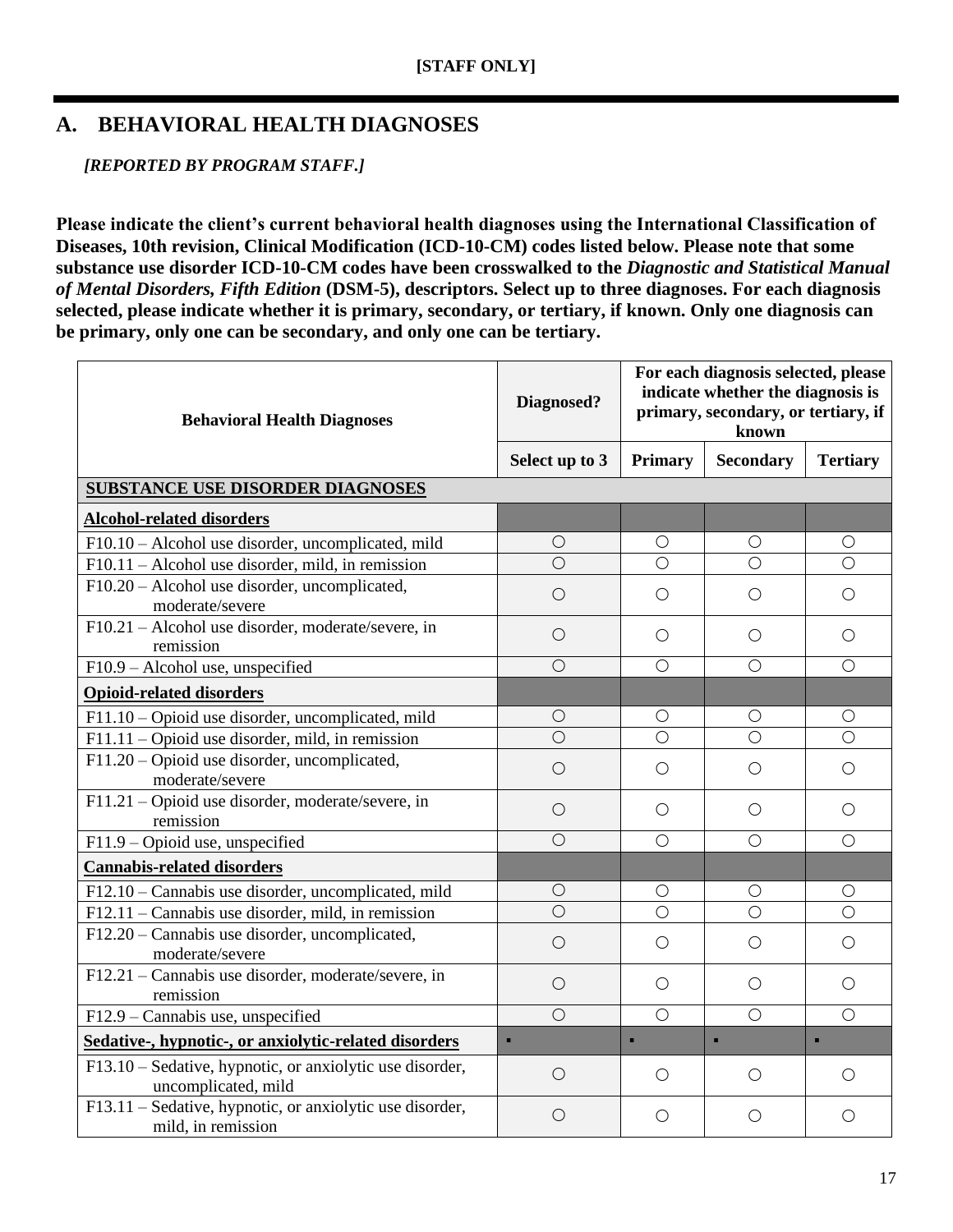| <b>Behavioral Health Diagnoses</b>                                                         | Diagnosed?     | For each diagnosis selected, please<br>indicate whether diagnosis is primary,<br>secondary, or tertiary, if known |                  |                 |
|--------------------------------------------------------------------------------------------|----------------|-------------------------------------------------------------------------------------------------------------------|------------------|-----------------|
|                                                                                            | Select up to 3 | <b>Primary</b>                                                                                                    | <b>Secondary</b> | <b>Tertiary</b> |
| F13.20 – Sedative, hypnotic, or anxiolytic use disorder,<br>uncomplicated, moderate/severe | $\bigcirc$     | $\bigcirc$                                                                                                        | $\bigcirc$       | $\bigcirc$      |
| F13.21 - Sedative, hypnotic, or anxiolytic use disorder,<br>moderate/severe, in remission  | $\bigcirc$     | $\bigcirc$                                                                                                        | $\bigcirc$       | $\bigcirc$      |
| F13.9 – Sedative, hypnotic, or anxiolytic use,<br>unspecified                              | $\bigcirc$     | $\bigcirc$                                                                                                        | $\bigcirc$       | $\bigcirc$      |
| <b>Cocaine-related disorders</b>                                                           | ٠              | $\blacksquare$                                                                                                    | ٠                | п               |
| F14.10 – Cocaine use disorder, uncomplicated, mild                                         | $\bigcirc$     | O                                                                                                                 | $\bigcirc$       | $\bigcirc$      |
| $F14.11$ – Cocaine use disorder, mild, in remission                                        | $\bigcirc$     | $\bigcirc$                                                                                                        | $\bigcirc$       | $\bigcirc$      |
| F14.20 - Cocaine use disorder, uncomplicated,<br>moderate/severe                           | $\bigcirc$     | $\bigcirc$                                                                                                        | $\bigcirc$       | $\bigcirc$      |
| F14.21 – Cocaine use disorder, moderate/severe, in<br>remission                            | $\bigcirc$     | $\bigcirc$                                                                                                        | $\bigcirc$       | $\bigcirc$      |
| F14.9 - Cocaine use, unspecified                                                           | $\bigcirc$     | $\circ$                                                                                                           | $\bigcirc$       | $\bigcirc$      |
| <b>Other stimulant-related disorders</b>                                                   | ×,             | ٠                                                                                                                 | н                | ٠               |
| F15.10 – Other stimulant use disorder, uncomplicated,<br>mild                              | $\bigcirc$     | $\bigcirc$                                                                                                        | $\bigcirc$       | $\bigcirc$      |
| F15.11 – Other stimulant use disorder, mild, in<br>remission                               | $\bigcirc$     | $\bigcirc$                                                                                                        | $\bigcirc$       | $\bigcirc$      |
| F15.20 – Other stimulant use disorder, uncomplicated,<br>moderate/severe                   | $\bigcirc$     | $\bigcirc$                                                                                                        | $\bigcirc$       | $\bigcirc$      |
| F15.21 – Other stimulant use disorder, moderate/severe,<br>in remission                    | $\bigcirc$     | $\bigcirc$                                                                                                        | $\bigcirc$       | $\bigcirc$      |
| F15.9 – Other stimulant use, unspecified                                                   | $\circ$        | $\bigcirc$                                                                                                        | $\bigcirc$       | $\bigcirc$      |
| <b>Hallucinogen-related disorders</b>                                                      | п              | ٠                                                                                                                 | п                | п               |
| F16.10 - Hallucinogen use disorder, uncomplicated,<br>mild                                 | $\bigcirc$     | $\bigcirc$                                                                                                        | $\bigcirc$       | $\bigcirc$      |
| F16.11 - Hallucinogen use disorder, mild, in remission                                     | $\bigcirc$     | $\bigcirc$                                                                                                        | $\bigcirc$       | $\bigcirc$      |
| F16.20 – Hallucinogen use disorder, uncomplicated,<br>moderate/severe                      | $\bigcirc$     | $\bigcirc$                                                                                                        | $\bigcirc$       | $\bigcirc$      |
| F16.21 - Hallucinogen use disorder moderate/severe, in<br>remission                        | $\bigcirc$     | $\bigcirc$                                                                                                        | $\bigcirc$       | $\bigcirc$      |
| F16.9 - Hallucinogen use, unspecified                                                      | $\bigcirc$     | $\bigcirc$                                                                                                        | $\bigcirc$       | $\bigcirc$      |
| <b>Inhalant-related disorders</b>                                                          | ٠              | ٠                                                                                                                 | п                | п               |
| F18.10 - Inhalant use disorder, uncomplicated, mild                                        | $\bigcirc$     | O                                                                                                                 | $\bigcirc$       | $\bigcirc$      |
| F18.11 - Inhalant use disorder, mild, in remission                                         | $\bigcirc$     | $\bigcirc$                                                                                                        | $\bigcirc$       | $\bigcirc$      |
| F18.20 - Inhalant use disorder, uncomplicated,<br>moderate/severe                          | $\bigcirc$     | $\bigcirc$                                                                                                        | $\bigcirc$       | $\bigcirc$      |
| F18.21 - Inhalant use disorder, moderate/severe, in<br>remission                           | $\bigcirc$     | $\bigcirc$                                                                                                        | $\bigcirc$       | $\bigcirc$      |
| F18.9 - Inhalant use, unspecified                                                          | $\bigcirc$     | $\bigcirc$                                                                                                        | $\bigcirc$       | $\bigcirc$      |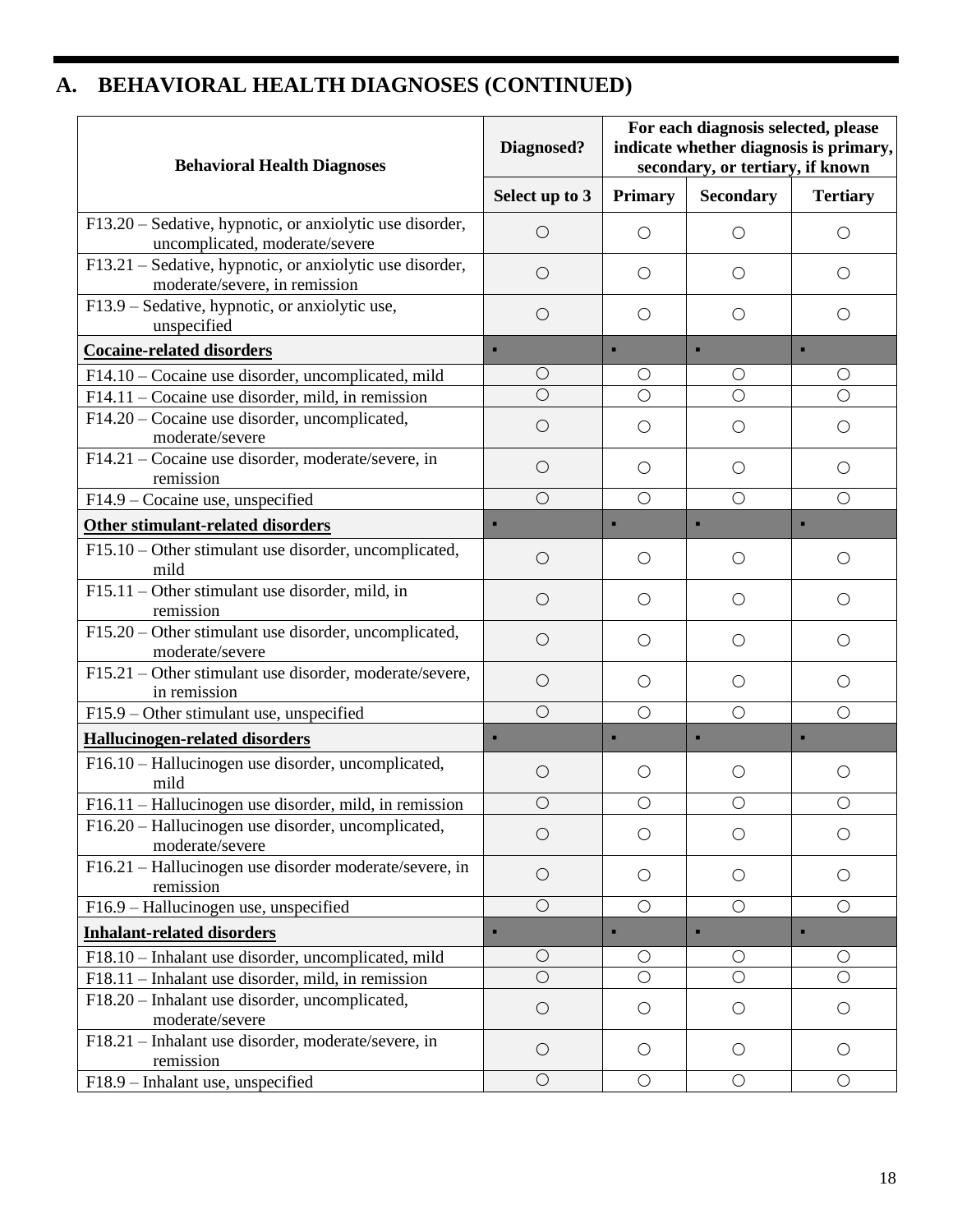| <b>Behavioral Health Diagnoses</b>                                                            | Diagnosed?     | For each diagnosis selected, please<br>indicate whether diagnosis is primary,<br>secondary, or tertiary, if known |                  |                 |
|-----------------------------------------------------------------------------------------------|----------------|-------------------------------------------------------------------------------------------------------------------|------------------|-----------------|
|                                                                                               | Select up to 3 | <b>Primary</b>                                                                                                    | <b>Secondary</b> | <b>Tertiary</b> |
| Other psychoactive substance-related disorders                                                |                |                                                                                                                   |                  |                 |
| F19.10 – Other psychoactive substance use disorder,<br>uncomplicated, mild                    | $\bigcirc$     | Ο                                                                                                                 | O                | O               |
| F19.11 – Other psychoactive substance use disorder, in<br>remission                           | $\bigcirc$     | $\bigcirc$                                                                                                        | $\bigcirc$       | $\bigcirc$      |
| F19.20 – Other psychoactive substance use disorder,<br>uncomplicated, moderate/severe         | $\bigcirc$     | $\bigcirc$                                                                                                        | $\bigcirc$       | $\bigcirc$      |
| F19.21 – Other psychoactive substance use disorder,<br>moderate/severe, in remission          | $\bigcirc$     | $\bigcirc$                                                                                                        | $\bigcirc$       | O               |
| F19.9 – Other psychoactive substance use, unspecified                                         | $\bigcirc$     | $\bigcirc$                                                                                                        | $\bigcirc$       | $\bigcirc$      |
| <b>Nicotine dependence</b>                                                                    | п              |                                                                                                                   | ٠                |                 |
| F17.20 - Tobacco use disorder, mild/moderate/severe                                           | $\bigcirc$     | О                                                                                                                 | $\bigcirc$       | О               |
| F17.21 - Tobacco use disorder, mild/moderate/severe,<br>in remission                          | $\bigcirc$     | $\bigcirc$                                                                                                        | $\bigcirc$       | $\bigcirc$      |
| <b>MENTAL HEALTH DIAGNOSES</b>                                                                |                |                                                                                                                   |                  |                 |
| $F20 - Schizophrenia$                                                                         | $\bigcirc$     | $\bigcirc$                                                                                                        | $\bigcirc$       | $\bigcirc$      |
| F21 - Schizotypal disorder                                                                    | $\bigcirc$     | $\bigcirc$                                                                                                        | $\bigcirc$       | $\bigcirc$      |
| F22 - Delusional disorder                                                                     | $\bigcirc$     | $\bigcirc$                                                                                                        | $\bigcirc$       | $\bigcirc$      |
| F23 - Brief psychotic disorder                                                                | $\bigcirc$     | $\bigcirc$                                                                                                        | $\bigcirc$       | $\bigcirc$      |
| F24 - Shared psychotic disorder                                                               | $\bigcirc$     | $\bigcirc$                                                                                                        | $\bigcirc$       | $\bigcirc$      |
| F25 - Schizoaffective disorders                                                               | $\bigcirc$     | $\bigcirc$                                                                                                        | $\bigcirc$       | $\bigcirc$      |
| F28 – Other psychotic disorder not due to a substance or<br>known physiological condition     | $\bigcirc$     | $\bigcirc$                                                                                                        | $\bigcirc$       | $\bigcirc$      |
| F29 – Unspecified psychosis not due to a substance or<br>known physiological condition        | $\bigcirc$     | $\bigcirc$                                                                                                        | $\bigcirc$       | $\bigcirc$      |
| F30 - Manic episode                                                                           | $\bigcirc$     | $\bigcirc$                                                                                                        | $\bigcirc$       | $\bigcirc$      |
| $F31 - Bipolar disorder$                                                                      | $\bigcirc$     | $\bigcirc$                                                                                                        | $\bigcirc$       | $\bigcirc$      |
| F32 - Major depressive disorder, single episode                                               | $\bigcirc$     | $\bigcirc$                                                                                                        | $\bigcirc$       | $\circ$         |
| F33 – Major depressive disorder, recurrent                                                    | $\bigcirc$     | $\bigcirc$                                                                                                        | $\bigcirc$       | $\bigcirc$      |
| F34 – Persistent mood [affective] disorders                                                   | $\bigcirc$     | $\bigcirc$                                                                                                        | $\bigcirc$       | $\bigcirc$      |
| F39 - Unspecified mood [affective] disorder                                                   | $\bigcirc$     | $\bigcirc$                                                                                                        | $\bigcirc$       | $\bigcirc$      |
| F40-F48 - Anxiety, dissociative, stress-related,<br>somatoform, and other nonpsychotic mental | $\bigcirc$     | $\bigcirc$                                                                                                        | $\bigcirc$       | O               |
| disorders                                                                                     | $\bigcirc$     | $\bigcirc$                                                                                                        | $\bigcirc$       | $\bigcirc$      |
| $F50 -$ Eating disorders<br>F51 – Sleep disorders not due to a substance or known             |                |                                                                                                                   |                  |                 |
| physiological condition                                                                       | $\bigcirc$     | $\bigcirc$                                                                                                        | $\bigcirc$       | $\bigcirc$      |
| F60.2 - Antisocial personality disorder                                                       | $\bigcirc$     | $\bigcirc$                                                                                                        | O                | О               |
| $F60.3 - Borderline$ personality disorder                                                     | $\bigcirc$     | $\bigcirc$                                                                                                        | $\bigcirc$       | $\bigcirc$      |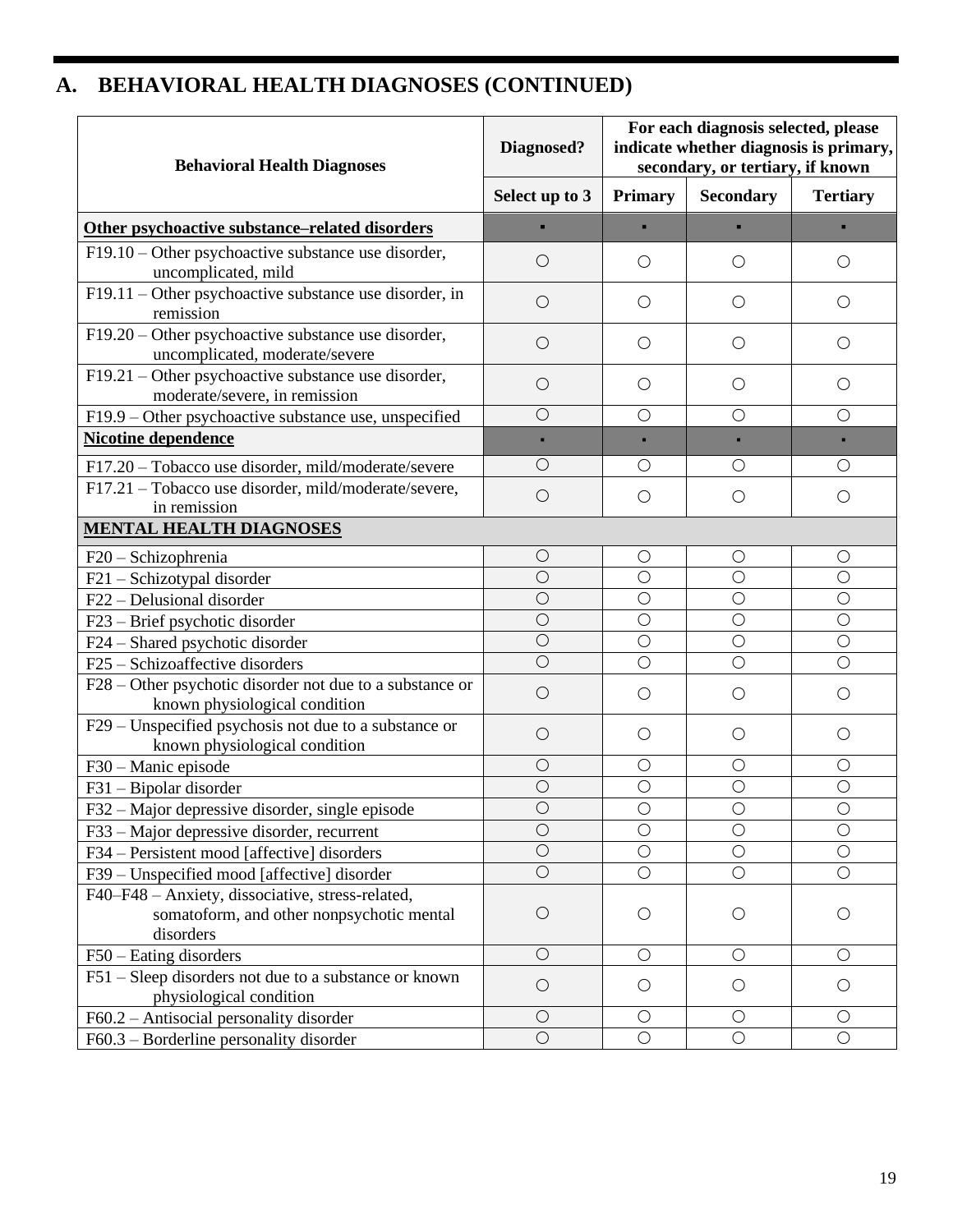| <b>Behavioral Health Diagnoses</b>                                                                             | Diagnosed?                                           | For each diagnosis selected, please<br>indicate whether diagnosis is primary,<br>secondary, or tertiary, if known |                 |    |
|----------------------------------------------------------------------------------------------------------------|------------------------------------------------------|-------------------------------------------------------------------------------------------------------------------|-----------------|----|
|                                                                                                                | <b>Primary</b><br><b>Secondary</b><br>Select up to 3 |                                                                                                                   | <b>Tertiary</b> |    |
| F60.0, F60.1, F60.4–F69 – Other personality disorders                                                          | O                                                    |                                                                                                                   |                 |    |
| $F70-F79$ – Intellectual disabilities                                                                          | $\bigcirc$                                           |                                                                                                                   | ∩               | ∩  |
| F80–F89 – Pervasive and specific developmental<br>disorders                                                    | $\bigcirc$                                           |                                                                                                                   | O               |    |
| F90 – Attention-deficit hyperactivity disorders                                                                | $\bigcirc$                                           | ( )                                                                                                               | ∩               | () |
| F91 – Conduct disorders                                                                                        | ∩                                                    |                                                                                                                   | ∩               |    |
| F93 – Emotional disorders with onset specific to<br>childhood                                                  | $\bigcirc$                                           |                                                                                                                   | ◯               |    |
| F94 – Disorders of social functioning with onset specific<br>to childhood or adolescence                       | ∩                                                    |                                                                                                                   | ◯               |    |
| $F95 - Tic disorder$                                                                                           | ∩                                                    | ( )                                                                                                               | ∩               | () |
| F98 – Other behavioral and emotional disorders with<br>onset usually occurring in childhood and<br>adolescence |                                                      |                                                                                                                   |                 |    |
| F99 – Unspecified mental disorder                                                                              | $\bigcirc$                                           | ◯                                                                                                                 | ∩               | ∩  |

Don't know

 $\circ$  None of the above